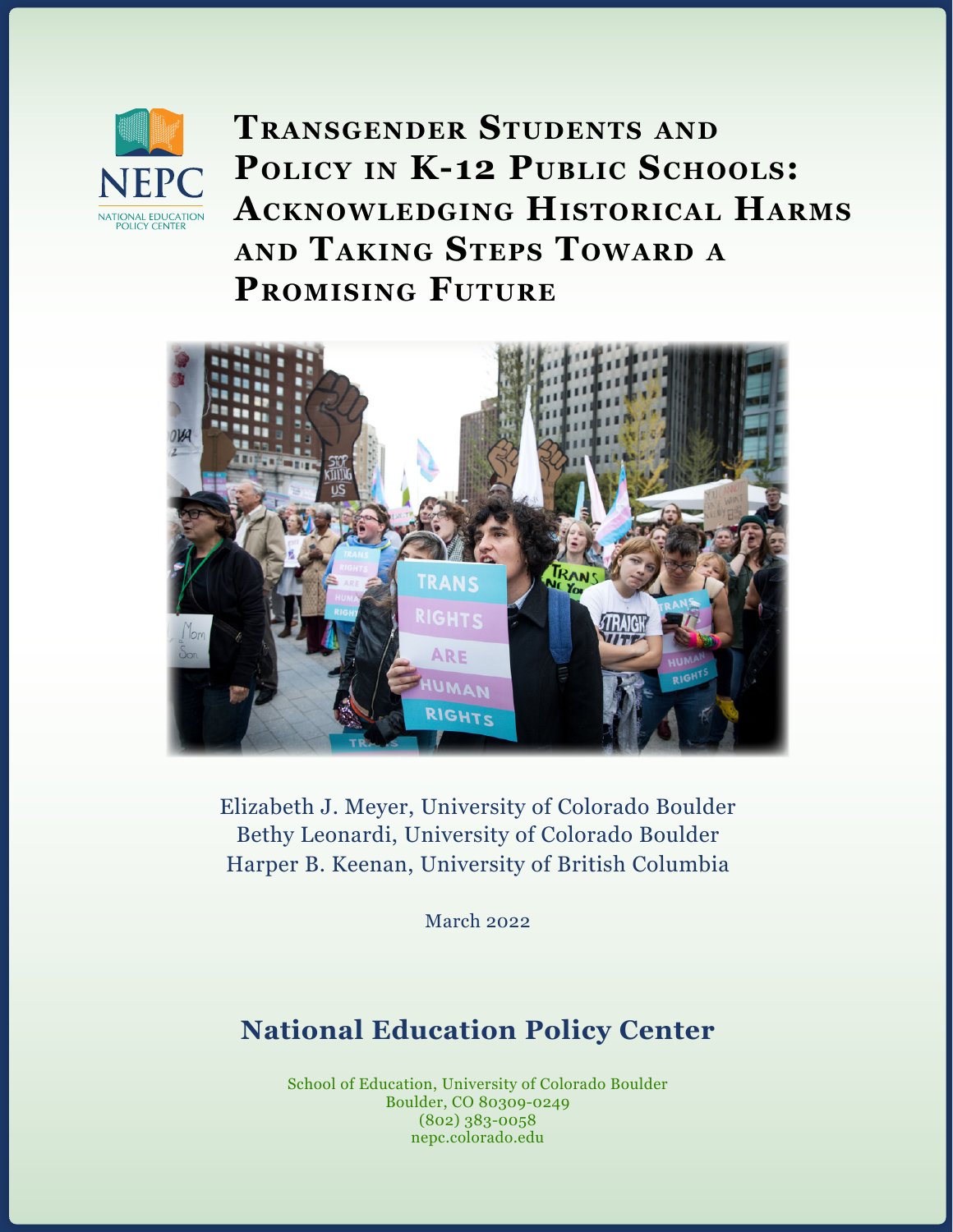# **Acknowledgements**

#### **NEPC Staff**

Faith Boninger Publications Manager

Gretchen Schwenker Academic Editor

Elaine Duggan Production Design

Alex Molnar Publications Director

Kevin Welner NEPC Director

**Suggested Citation:** Meyer, E.J., Leonardi, B., & Keenan, H.B. (2022). *Transgender students and policy in K-12 public schools: Acknowledging historical harms and taking steps toward a promising future.* Boulder, CO: National Education Policy Center. Retrieved [date] from [http://nepc.colorado.edu/](http://nepc.colorado.edu/publication/transgender) [publication/transgender](http://nepc.colorado.edu/publication/transgender)

**Funding:** This policy brief was made possible in part by funding from the Great Lakes Center for Educational Research and Practice.



**Peer Review:** *Transgender Students and Policy in K-12 Public Schools: Acknowledging Historical Harms and Taking Steps Toward a Promising Future* was double-blind peer-reviewed.



**COOO** This work is licensed under a [Creative Commons Attribution-NonCommercial-](https://creativecommons.org/licenses/by-nc-nd/4.0/)**BY NODER DERIVATE:** [NoDerivatives 4.0 International License](https://creativecommons.org/licenses/by-nc-nd/4.0/).

This publication is provided free of cost to NEPC's readers, who may make non-commercial use of it as long as NEPC and its author(s) are credited as the source. For inquiries about commercial use, please contact NEPC at [nepc@colorado.edu](mailto:nepc%40colorado.edu?subject=).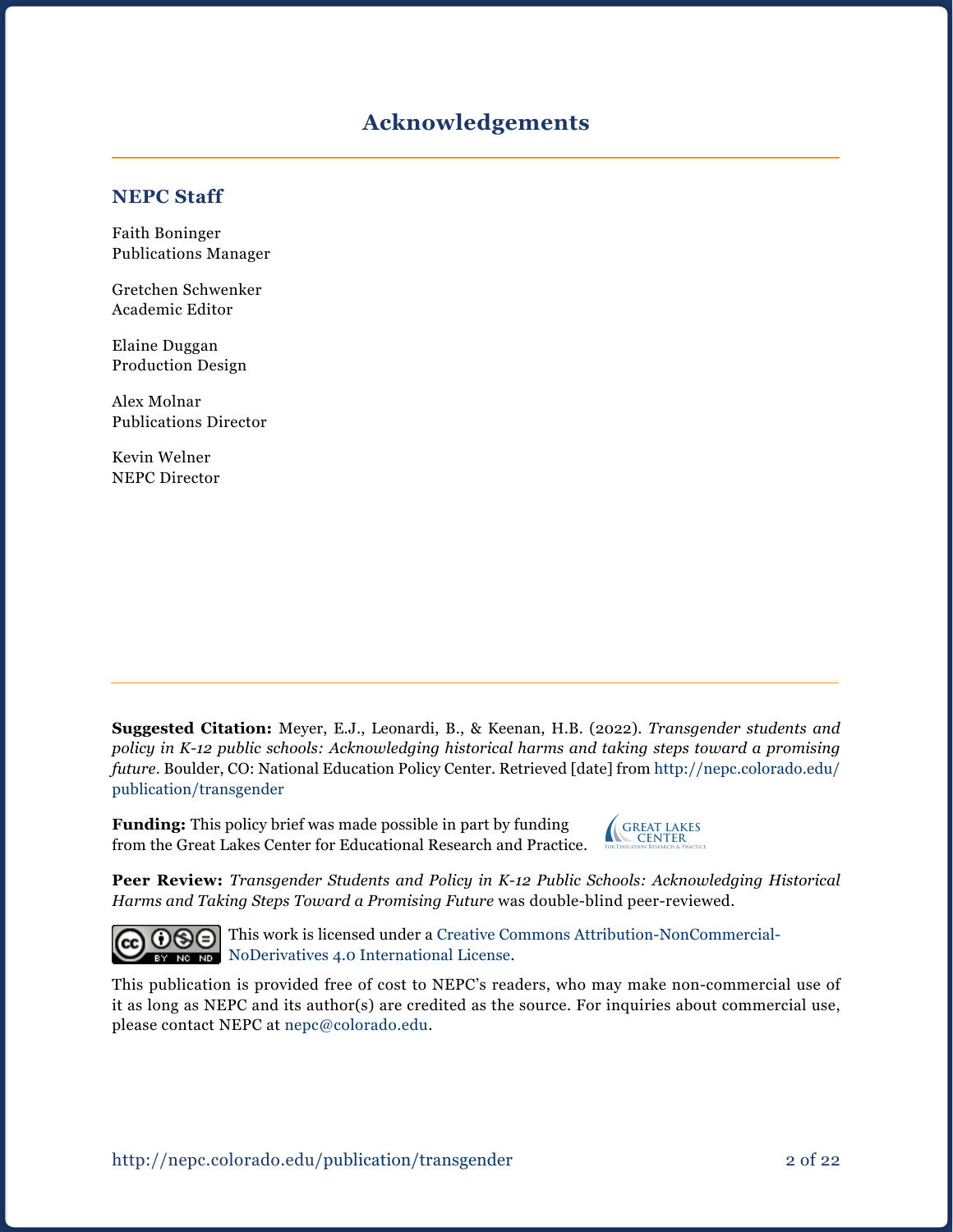

# Transgender Students and Policy in K-12 Public SCHOOLS: ACKNOWLEDGING HISTORICAL HARMS AND Taking Steps Toward a Promising Future

Elizabeth J. Meyer, University of Colorado Boulder Bethy Leonardi, University of Colorado Boulder Harper B. Keenan, University of British Columbia

March 2022

# **I. Executive Summary**

Transgender and nonbinary (also sometimes collectively referred to as "trans") students are ill-served by most existing school environments. They experience challenges trying to navigate institutions that, at best, are poorly designed to support them and that often work against them. Although some districts and states have developed laws and policies to improve students' experiences, many are either ill-conceived, ineffectively implemented, or reinforce restrictive and inflexible structures regulating gender. Title IX, the federal law that prohibits discrimination "on the basis of sex" in educational institutions, has had—under different presidential administrations—radically different guidance and enforcement regarding transgender students since 2010. Federal courts have been consistent in protecting transgender youth from discrimination in public schools, but the extreme swings in guidance from the U.S. Office for Civil Rights have left many school leaders and others confused about rights and protections under Title IX.

In 2016 and again in 2021-22, a wave of anti-transgender legislation surged, with bills proposed to exclude transgender youth from appropriate bathroom facilities, sports participation, accessing healthcare, and updating legal documents to reflect their self-determined gender. A powerful body of recent research demonstrates the harms such legislation creates in schools and what measures can improve students' experiences. This research, if heeded, can inform more effective laws, policies, and implementation efforts allowing trans students to thrive in school. At the same time, we argue in this brief that such useful laws and policies are insufficient to create conditions under which trans youth can succeed.

We conclude with a discussion of recommendations for policy and practice to create spaces in which transgender youth can fully engage with school. The recommendations are com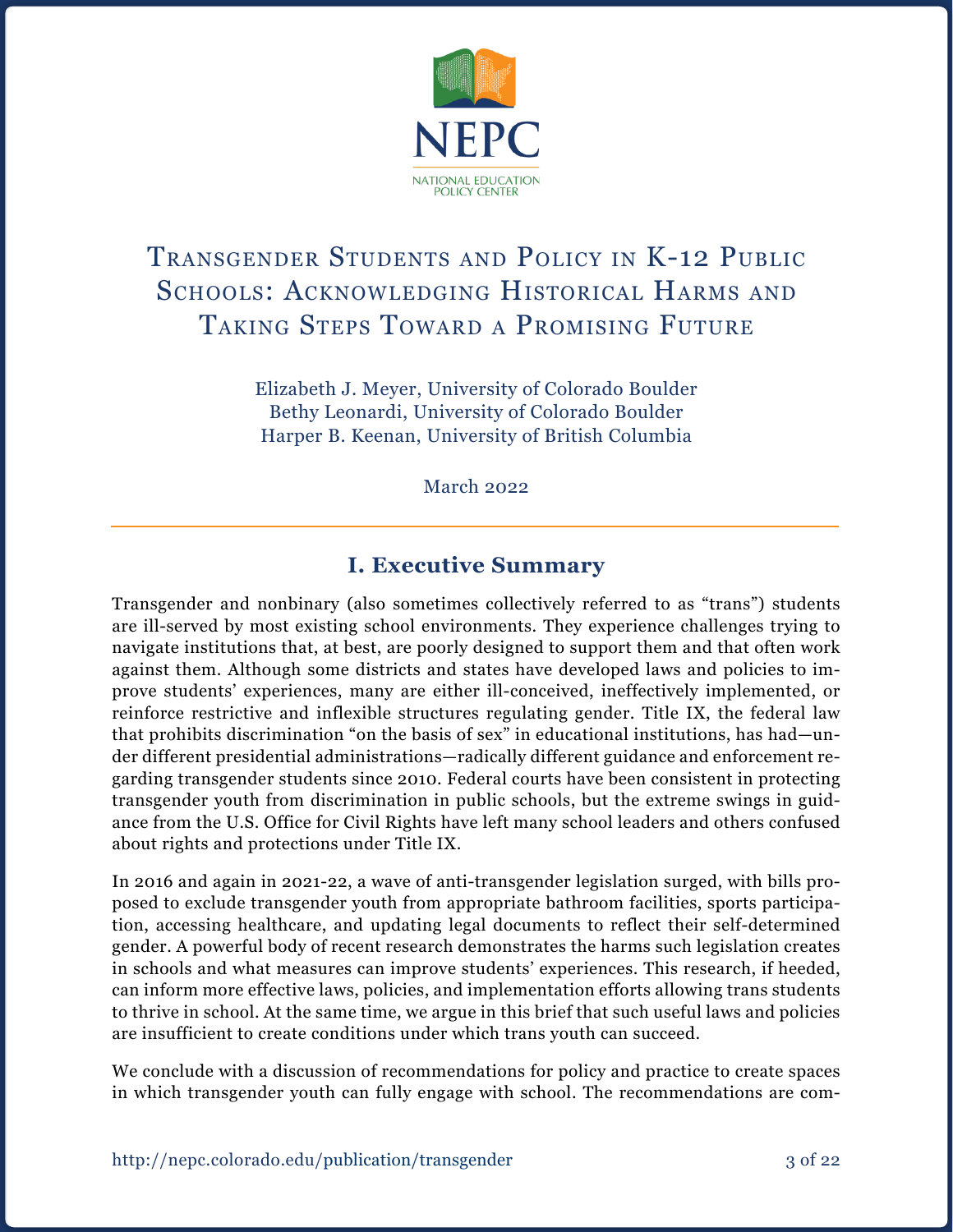plex, and they differ from traditional policy recommendations in that they do not focus only on law and policy as the primary drivers of system transformation. Rather, we additionally emphasize the power of grassroots community organizing as a way of propelling change. We also offer questions that we encourage policy actors to consider as they develop and implement policies and advocate for improving conditions for transgender youth.

This brief, then, has two goals. It provides support for policy development and implementation, and it suggest processes and frameworks to improve school policy and practice for all youth. In doing so, we offer recommendations for federal, state, and local policy, and for implementation efforts at the local level.

#### **Recommendations**

- 1. We recommend that *federal* policymakers ask themselves the following two questions when formulating policies related to transgender students in schools: How can the federal government reduce structural barriers and immediate harms facing trans students in school? How can we create policies that allow for gender self-determination? We suggest two key steps.
	- Ensure Title IX coordinators lead education and prevention efforts that implement the 2021 guidance from the Office for Civil Rights.
	- • Pass the Student Non-Discrimination Act (SNDA) and Safe Schools Improvement Act (SSIA) and add text to the SNDA that includes protections for trans and gender nonconforming school district employees and to the SSIA that funds restorative justice programs.
- 2. We recommend that *state* policymakers ask themselves the following two questions when formulating policies related to transgender students in schools: How do laws reinforce inflexible structures surrounding gender and limit students' educational opportunities? How can we reduce these limits without creating new ones? We suggest two key steps.
	- Rescind laws and policies that limit or exclude transgender and gender nonconforming students from sports participation, accessing appropriate facilities, and healthcare.
	- • Propose and pass bills that fund the development of interdisciplinary curricula developed by or in close consultation with trans community leaders that address gender and sexuality. These bills would include implementation plans that prioritize funded, ongoing professional development for teachers, administrators, and support staff, and they would contain accountability plans to ensure timely implementation and quality learning experiences for all.
- 3. We recommend that *local* policymakers ask themselves the following question when formulating policies related to transgender students in schools: How can we build communities that respect transgender youth and connect them to supportive resources? We suggest three key steps.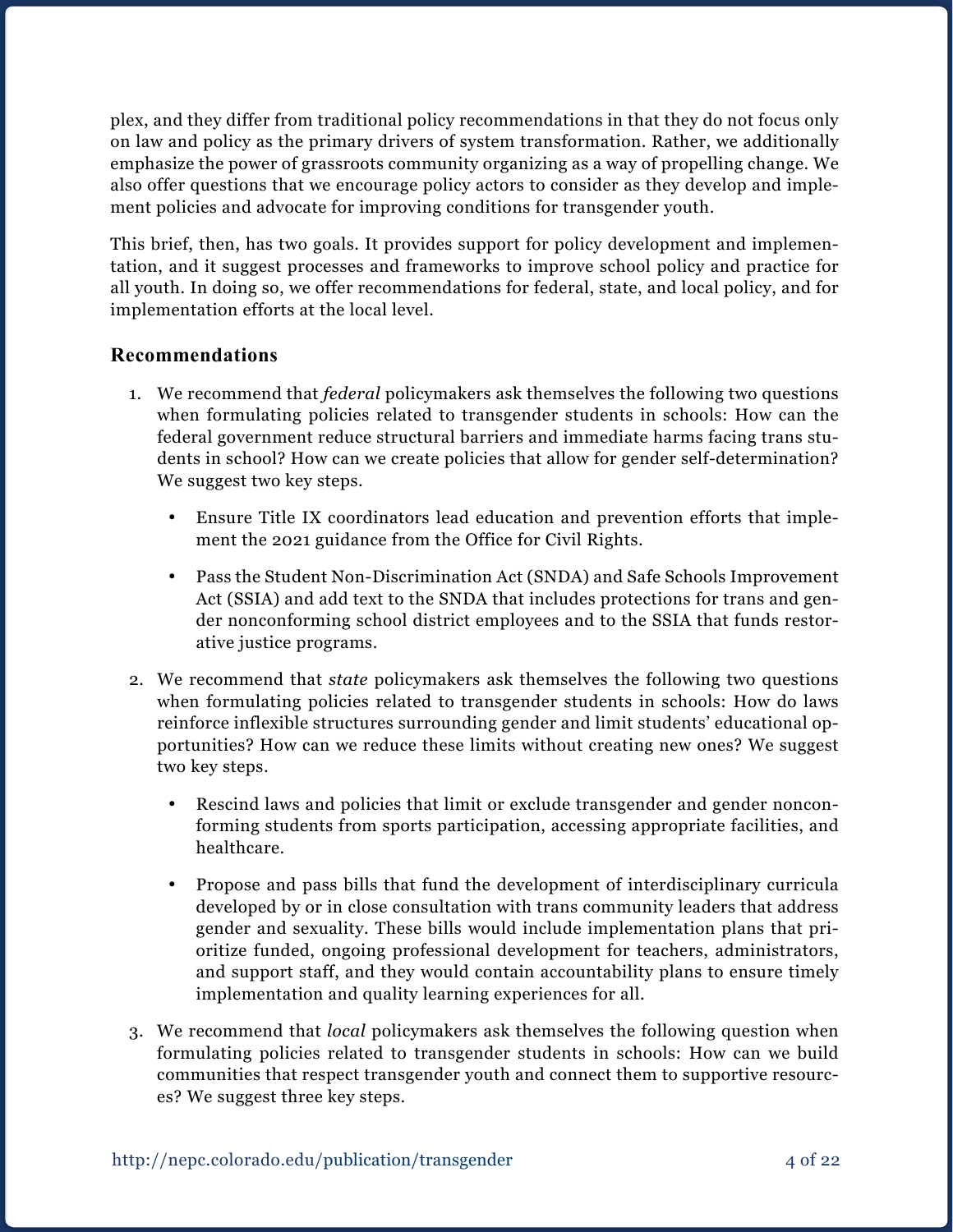- Reduce systems of sex/gender record keeping. Remove the display of sex/gender markers from records that have a wide audience (e.g., class rosters, report cards, and test scores) and make it easier for students to have their preferred name listed on such documents. Prioritize student privacy in considering access to these records.
- • Create district guidance and funding structures that educate and equip school administrators, educators, and families to develop trans-competent knowledge about gender with ongoing professional development, tools, and resources led by trans community leaders.
- • Design and implement policies and systems that create support networks for trans students in schools such as the following:
	- o supporting gender and sexuality alliances;
	- o providing access to trans-competent and supportive adults;
	- o providing trans-competent health and safer sex education;
	- o fostering peer-to-peer support networks; and
	- o facilitating connections with local queer/trans community groups and social services.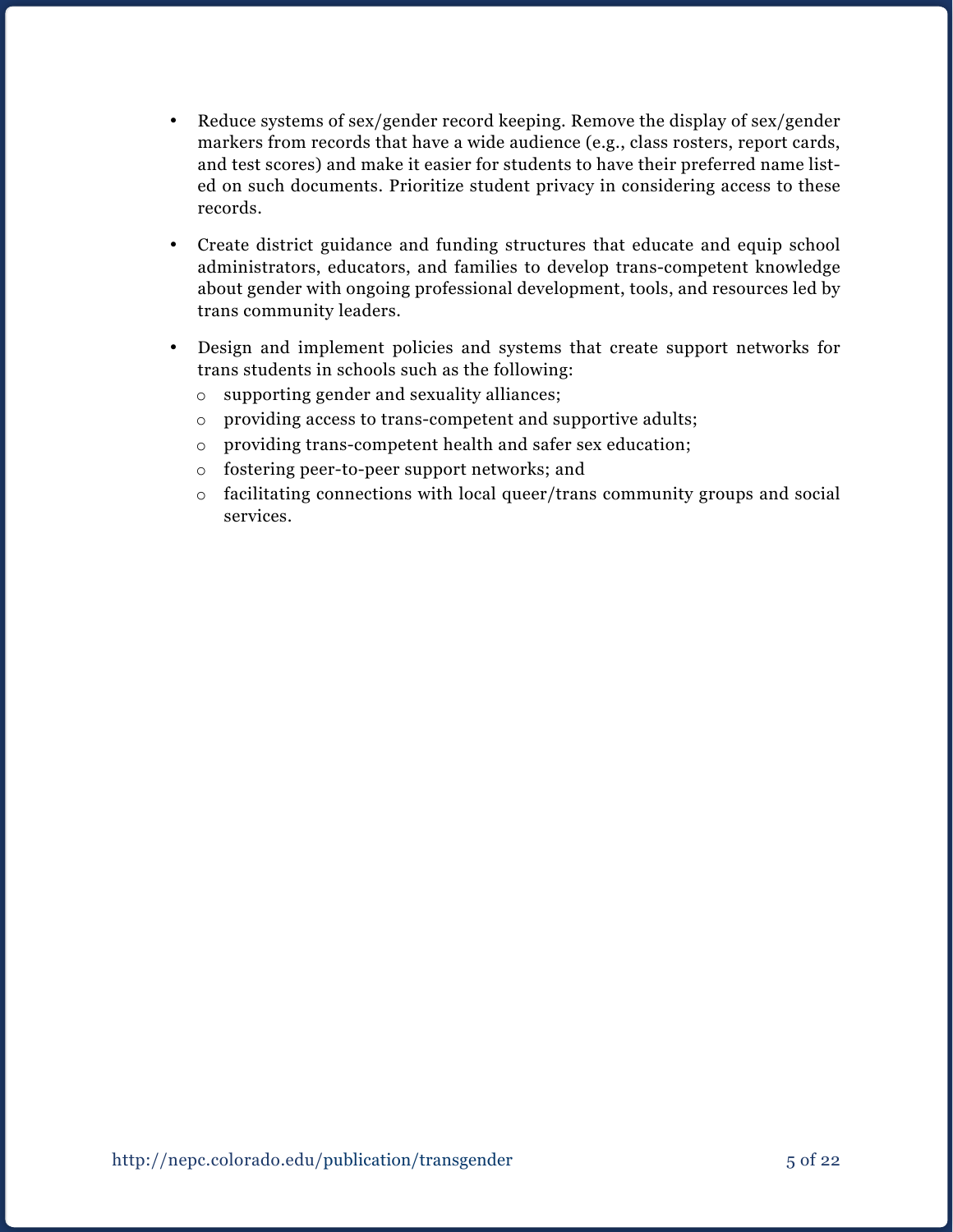

# Transgender Students and Policy in K-12 Public SCHOOLS: ACKNOWLEDGING HISTORICAL HARMS AND Taking Steps Toward a Promising Future

Elizabeth J. Meyer, University of Colorado Boulder Bethy Leonardi, University of Colorado Boulder Harper B. Keenan, University of British Columbia

March 2022

# **II. Introduction**

Transgender and nonbinary youth are in every community. Growing numbers of young people are proudly asserting identities and ways of being that fall under the category of transgender or trans,<sup>1</sup> highlighting the gender diversity in K–12 schools. The term "transgender" refers to individuals whose gender and/or self-expression transcends prescriptive medical assignment. It includes people who identify as: agender, gender fluid, gender creative, gender independent, gender-free, gender nonconforming (GNC), nonbinary, trans boys, trans girls, and other terms not listed. "Cisgender"<sup>2</sup> is a term that refers to individuals whose gender is consistent with social expectations based on their sex assigned at birth. For example, a child designated female at birth who identifies as a girl or woman is cisgender. In the most recent Gay, Lesbian and Straight Education Network (GLSEN) National School Climate Survey (NSCS), of the 16,713 LGBTQ youth respondents (ages 13-21), 51% identified as cisgender, 28.2% as transgender, 15.1% as "nonbinary"3, and 5.3% as questioning their gender.4 This illustrates the gender diversity in school-age youth and the need to improve laws and policies through more expansive concepts of gender.

In this policy brief, we summarize the research on transgender youth. We draw from critical trans politics<sup>5</sup> (CTP) as a framework for policymakers and educators to examine the limits and possibilities of law and policy to meaningfully transform the conditions of the lives of transgender people. Grounded in these perspectives, we conclude with a discussion of key lessons from this research as well as recommendations for policy and practice that hold promise for creating spaces in which transgender youth can fully engage with school to learn, grow, and thrive.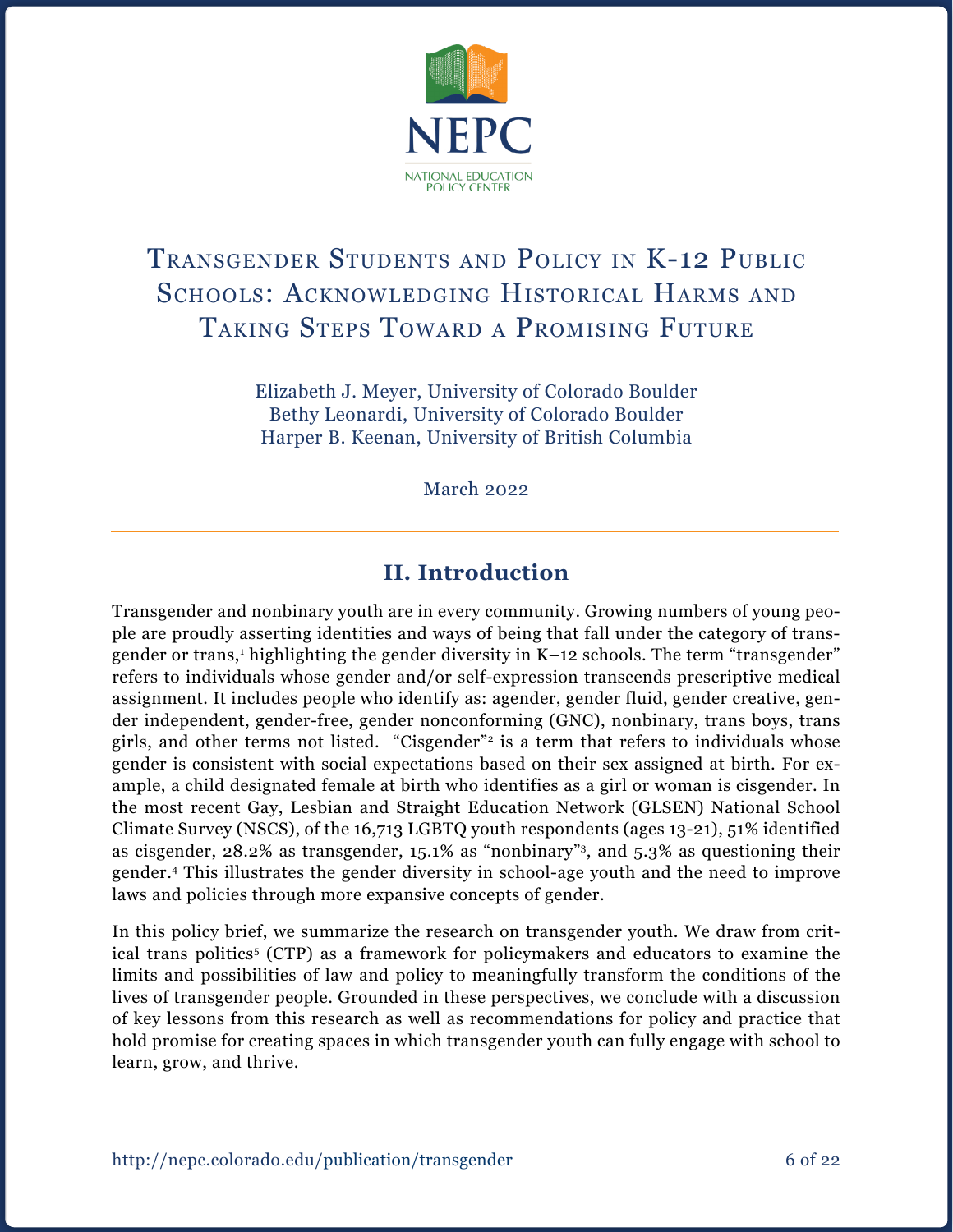# **III. Literature Review: Transgender Youth in Schools**

Schools are often painful places for transgender students. The 2019 GLSEN NSCS reported that 56.9% of LGBTQ youth experienced verbal harassment and 21% were physically harassed based on their gender expression.<sup>6</sup> Transgender (83.3%) and nonbinary (68.7%) students were more likely to report gender-based victimization at school compared to cisgender LGBTQ students (36.8%). Transgender youth also were more likely to miss school and to have changed schools than were cisgender youth.<sup>7</sup> Results from the 2015 U.S. Transgender Survey indicate that 17% reported leaving a K-12 school due to the severity of mistreatment.<sup>8</sup> The impact of gender nonconformity on peer relationships was examined by Toomey and colleagues who reported that "young adolescents who do not conform to gendered norms are at greater risk for peer victimization" when compared to peers who conform to gender role expectations.9 They also found that victimization in school due to gender nonconformity has long-term effects into adulthood and is related to overall life satisfaction and experiences with depression.<sup>10</sup> Whereas trans youth are most impacted by gender normativity, trans-misogyny,<sup>11</sup> and transphobia, Toomey's research indicates that all youth experience harms resulting from these forces in schools and communities.

Research consistently shows that sex-segregated spaces—particularly bathrooms—are sources of ongoing trauma for transgender youth.<sup>12</sup> Research on sexual assault in schools shows that trans and nonbinary students experience high rates of sexual assault (17%-25%) and higher rates of sexual assault when schools have restrictive policies about restroom and locker room access.<sup>13</sup> Studies found poorer mental health outcomes (including depression and suicidality)<sup>14</sup> and reduced feelings of school safety and well-being<sup>15</sup> when students were denied access to bathroom facilities aligned with their self-determined gender. At school, 70% of trans students avoid bathrooms because they feel unsafe or uncomfortable, 60% were forced to use facilities that did not match their gender, and 75% felt unsafe because of their gender expression.16

### *In school-based research, little attention has been paid to the complexity of transness.*

Recently, studies of transgender youth have focused on sources of resilience and strength. Two sources of resilience identified by Travers and colleagues are: affirming relationships and access to resources. Access to resources such as stable housing, food security, mental health sup-

ports, affirming healthcare, and the ability to change schools emerged as important protective factors in this study. Other studies emphasized the value of familial supports,<sup>17</sup> self-determining one's gender, accessing supportive educational systems, and having connections to a trans-affirming community.18 The positive impact of these supports is important to consider when developing policies and practices designed to improve the experiences of transgender youth in schools.

In school-based research, little attention has been paid to the complexity of transness. Individuals can experience a trans identity in many ways: some identify exclusively with manhood or womanhood, whereas others have more fluid experiences of gender that may be especially difficult to record in legal identity documents. A recent study found that trans students who embodied aspects of femininity seemed to be the most heavily targeted for violence and harassment.19 Studies addressing this complexity revealed conflicting results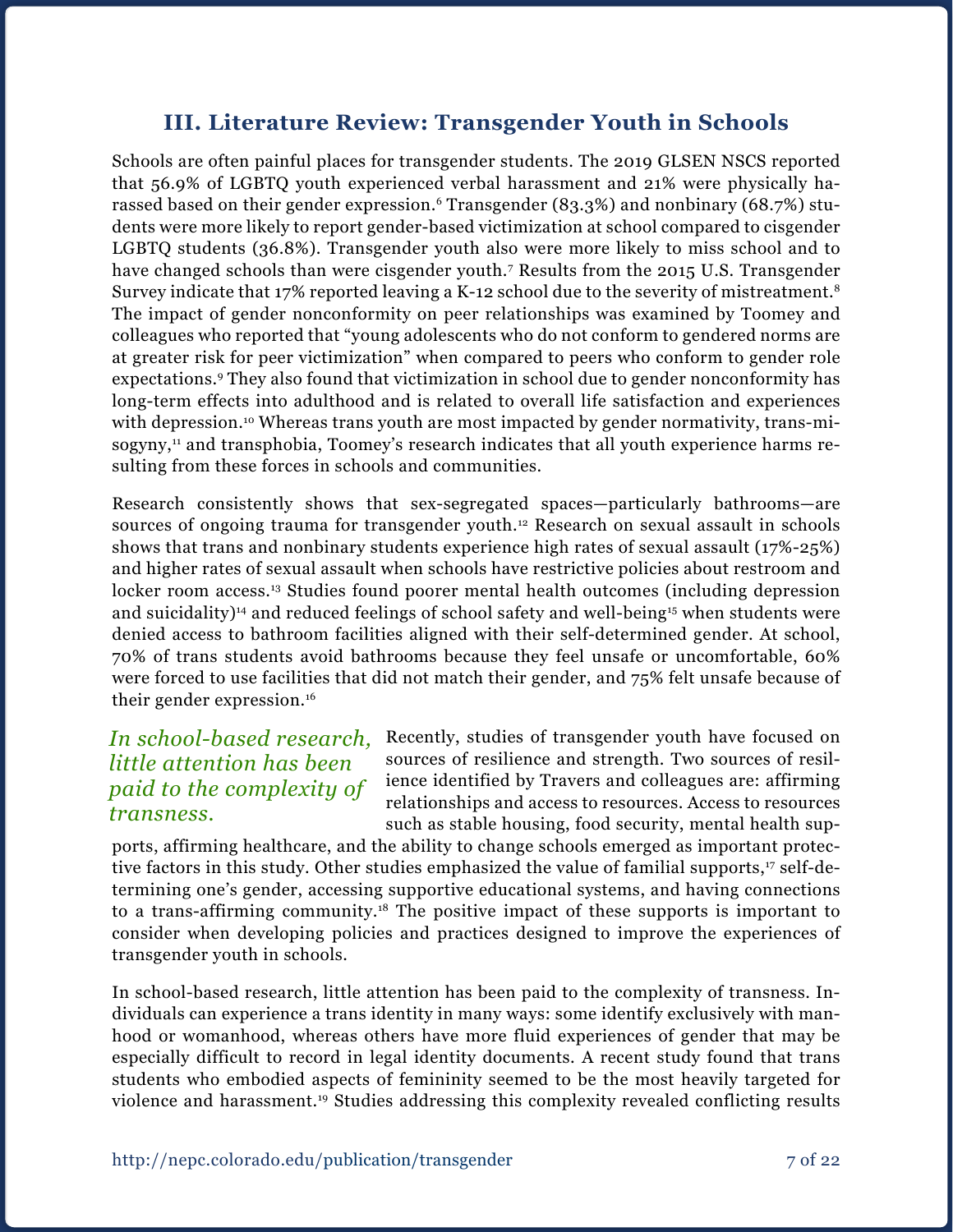(e.g., no differences,<sup>20</sup> more hostility toward trans male students,<sup>21</sup> and nonbinary students assigned female at birth<sup>22</sup>), but most found important differences. This encourages us to consider nuanced distinctions across the diverse category of "transgender"<sup>23</sup> when thinking about policy and implementation.

Meyer and Regan<sup>24</sup> found that many studies examined victimization, risk narratives, and the extensive harms that transgender youth experience at school.<sup>25</sup> Few studies, however, considered how race and class interact with gender. The small number of early studies that addressed trans youth of color emphasized their vulnerability,<sup>26</sup> higher risk for HIV,<sup>27</sup> and mental health concerns.<sup>28</sup> Later studies looked at positive identity development,<sup>29</sup> resilience, $30$  and factors supporting their success, including school belonging, $31$  familial supports,32 access to resources,33 and connecting with an activist transgender community of color.34 This body of research is important to draw from given the great diversity within the trans community, as is addressing related issues of race, class, sexuality, and dis/ability if policy and practice reforms are to be effective.

In addition to studies attending to the realities experienced by trans youth, a growing body of research focuses on challenging gender essentialism in the curriculum and teacher and administrator learning (pre-service and in-service) to support transgender youth.35 To create the context for trans youth to cultivate belonging and build affirming relationships with adults, educator preparation programs, curriculum design, pedagogical practices, and in-service professional learning efforts all need attention. We move on to a discussion of recent developments in policy.

# **IV. Recent Developments in Policy**

To better situate current policy concerns, we provide an overview of current policy shifts in two subsections: policies that aim to support individual students, and policies that attempt to shift the status quo.

## **Policies That Aim to Protect Individual Students**

Several recent efforts have provided some support for individual students. At the federal level, the Obama administration strengthened Title IX by clarifying protections for transgender students<sup>36</sup> and expectations for Title IX coordinators<sup>37</sup> with Dear Colleague Letters (DCL). Such DCL documents are issued by the federal government to provide legal guidance on how federal laws are to be interpreted, applied, and enforced. These are written by employees of federal offices including the Department of Education and the Department of Civil Rights and, in the case of Title IX, distributed to educational institutions receiving federal funds. Although DCL are not legally binding and do not undergo the formal and lengthy process of official rulemaking, these provide insight into how the current administration interprets, applies, and intends to enforce existing laws. As well, DCL documents can be accompanied by educational materials and resources to help institutions respond and comply with the guidance.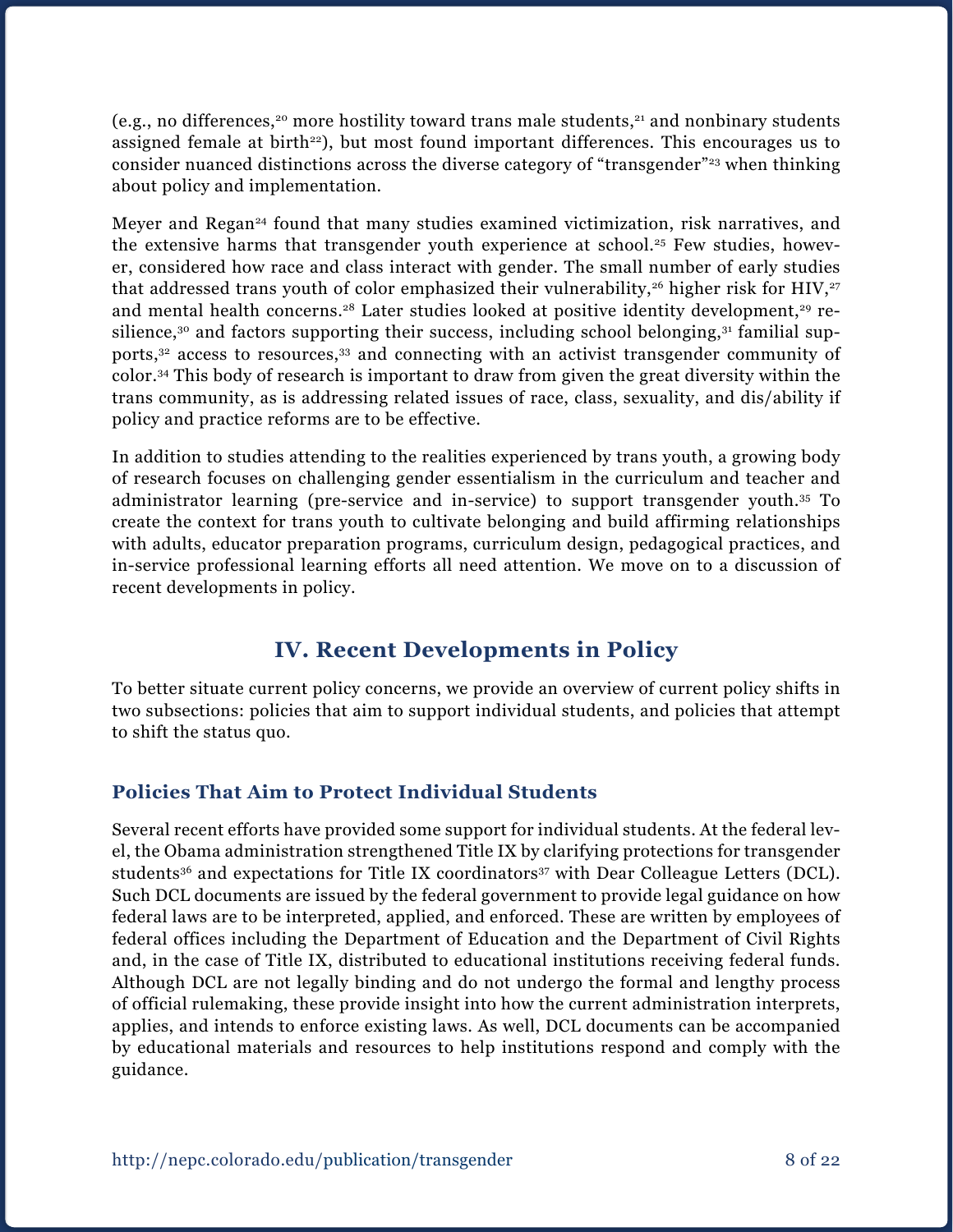A DCL distributed in 2016 made a strong clear shift in guidance, directing that schools "… must allow transgender students access to such facilities consistent with their gender identity."38 This letter was written to provide "significant guidance" by including information and examples about complying with legal obligations. In the letter, the Department of Justice and Department of Education clarified the purpose of Title IX to prohibit sex discrimination in federally funded educational programs and activities. The authors stated that "this prohibition encompasses discrimination based on a student's gender identity, including discrimination based on a student's transgender status." The letter provided explicit examples:

A school's Title IX obligation to ensure non-discrimination on the basis of sex requires schools to provide transgender students equal access to educational programs and activities even in circumstances in which other students, parents, or community members raise objections or concerns.

The letter further directed that they "... must allow transgender students access to such facilities consistent with their gender identity." This provided visibility and a set of principles for schools to apply while simultaneously placing transgender students in the center of a culture war, as was evidenced by several states introducing anti-trans bills prohibiting trans people from using public, sex-segregated facilities that do not match the sex assigned to them at birth.39 This effort was an important step by the federal government, but the Trump administration rescinded those protections.40 Rescinding the 2016 DCL left schools with no clarity or support on how to work with transgender students and their families. As a result, it left many students and educators confused about what could and should be done when a transgender student was being denied access to facilities and protection from discrimination at school. In spite of the Trump administration's actions, however, lower courts have clarified the rights of transgender students and ruled in favor of transgender students in Title IX and equal protection cases.41

Fortunately, in June 2021, the Biden administration's Department of Education announced that Title IX will be interpreted and enforced to include protections for transgender youth<sup>42</sup> and issued detailed educational resources available on their website including a fact sheet on Supporting Transgender Youth at School.43 Although the definition of "sex" under civil rights laws has been clarified to include sexual orientation and gender identity with the Bostock Supreme Court decision<sup>43</sup> and the Biden administration's executive order,<sup>44</sup> schools are still hostile places for trans youth. Thus, it remains essential to address state laws and district policies.

In 2021, 36 different states considered legislation that would ban or restrict opportunities for transgender youth to participate in school sports.45 Sports are part of the educational opportunities offered by schools and contribute to feelings of belonging at school. Sixteen states (and Washington, DC) currently have guidance that facilitates participation by transgender youth in school sports.46 The Transgender Law and Policy Institute provides policy guidance for transgender children in recreational sports including evidence to support the position that "transgender children should be allowed to play sports in their affirmed gender."47 GLSEN also provides model policy resources that state transgender and nonbinary students "can participate in sports on a team or in competition based on their gender identity."48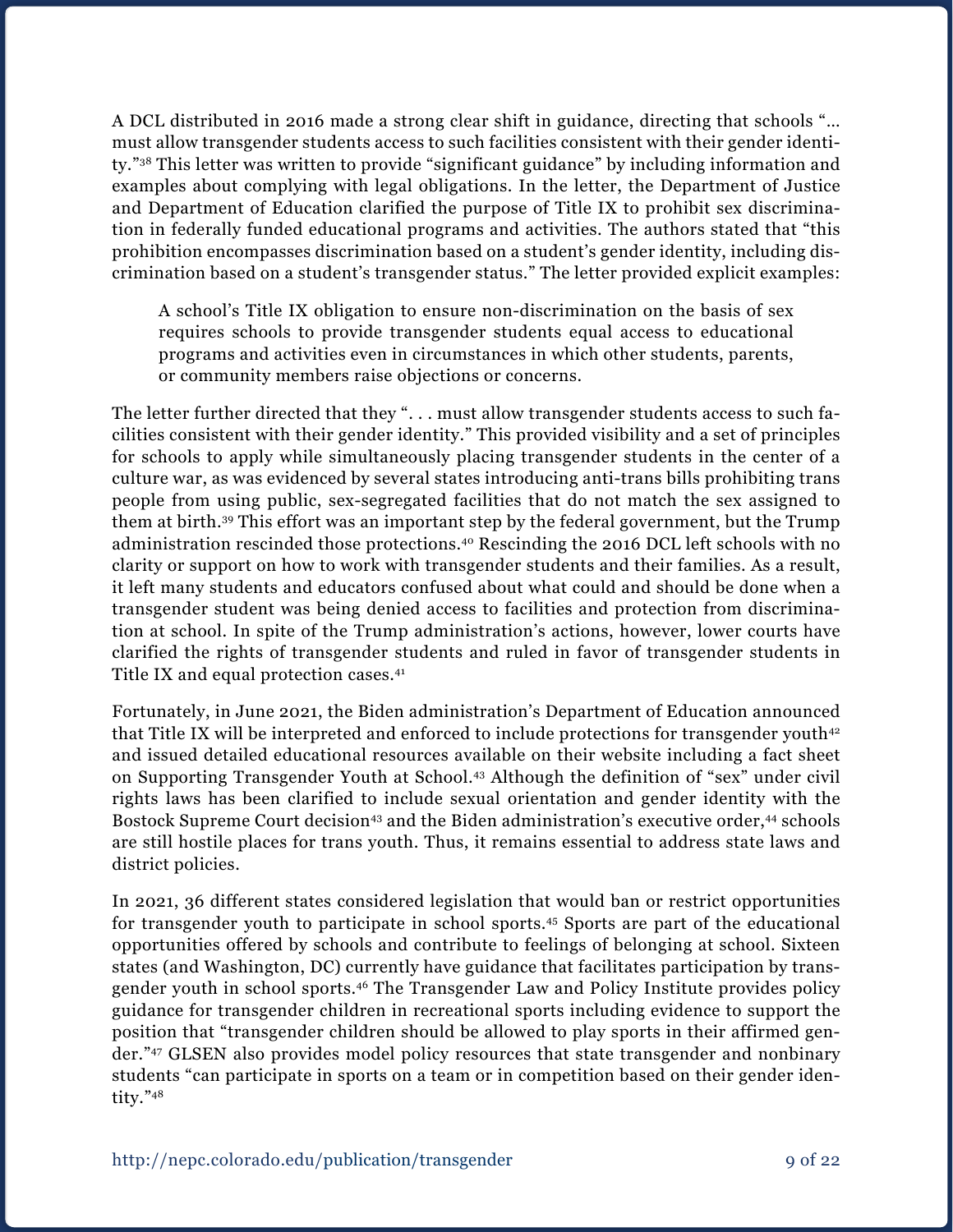Bullying and harassment laws also have been used to try and protect students from violence. Although some form of an anti-bullying law exists in all 50 states, in 2021, only 21 states and DC have laws that prohibit bullying or harassment based on "gender identity"49 and only 17 states and DC have non-discrimination laws listing gender identity as a protected class. Research demonstrates students feel safer and experience less harassment in states that have enumerated protections.<sup>50</sup> These laws can be a helpful baseline to clearly communicate who is protected from bullying and harassment, but any law or policy that requires exclusionary forms of punishment goes against building supportive school communities. Such laws or policies create negative school climates and punish students of color<sup>51</sup> and LGBTQ youth52 more than White, cisgender, heterosexual students due to the uneven application of these policies by educators. This application of disproportionate discipline is often attributed to unconscious bias on the part of White, cisgender, heterosexual educators. Anti-bullying policies that list gender identity and expression as protected categories, combined with restorative justice programs and other non-exclusionary disciplinary practices, avoid these dangers.

"Bathroom bills," or bills that restrict access to single-gender public facilities, also are on the rise. Such restrictions limit the ability of all students to access safe bathrooms in public spaces.53 Alternative policies affirm the rights of all students to safe bathrooms. For example, this Washington State document<sup>54</sup>:

Public schools must allow students to use the restroom that corresponds to their gender identity. Any student—transgender or not—who requests greater privacy for any reason should be given access to an alternative restroom, such as a staff restroom or health office restroom. However, school staff cannot require a student to use an alternative restroom because of their transgender or gender nonconforming status.

Other jurisdictions have enacted laws requiring any single-user bathroom be signed as available for people of all genders, thereby reducing the need for additional individual accommodations,55 or have required the inclusion of "an appropriate number of gender-neutral restrooms . . . into the design of new schools and school renovations."56

Many school districts have created policies and guidance that signal support for transgender students. A loud chorus of over 17,000 scholars and educators called for trans-affirming actions in an open letter to the Biden administration in April 2021,57 and advocacy groups have drafted model policy language to guide such efforts.<sup>58</sup> These documents provide support to trans youth and their families, but they also may create narrow guidelines that often do not consider nonbinary or agender students, thus limiting their impact on improving the experiences of all trans students.<sup>59</sup> Language that narrowly reinforces binary gender norms excluding many trans students unintentionally undermines policies intended to affirm gender diversity.

### **Policies That Aim to Shift the Status Quo**

In 2021, only six states<sup>60</sup> have legislation that amend curricular standards to include LGBTQ+ communities.<sup>61</sup> These bills require instruction in the social sciences to include his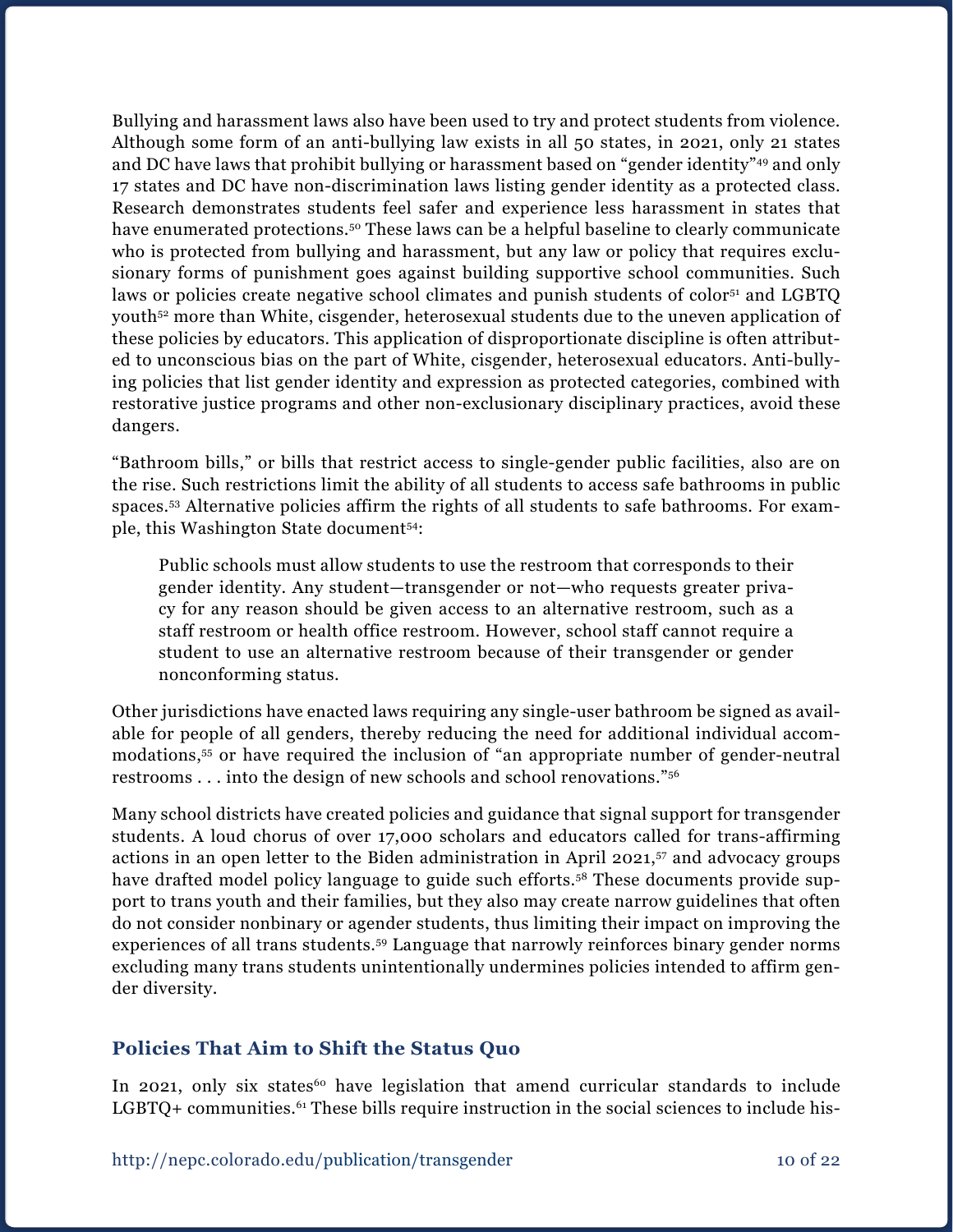torically marginalized communities and their contributions throughout U.S. history.<sup>62</sup> Curriculum bills can break a longstanding silence about gender and sexual diversity in public schools and address patterns of oppression and normativity. They contest normative discourses about what is appropriate and/or allowed in education spaces. Further, they locate the problem not only in individual behaviors but also in a culture that has long failed to acknowledge homophobia and transphobia or affirm gender and sexual diversity.63 Even as these curriculum laws have promise, they deserve examination. First, these bills typically focus on mere inclusion of LGBTQ people. Including diverse identities disrupts the repetition of normative worldviews throughout curriculum, but inclusion alone does not address the ways that cisheteronormativity<sup>64</sup> functions as a normalizing discourse.<sup>65</sup> Second, these bills only address social studies and ignore possibilities in other areas such as language arts, sciences, math, and health and sexuality education. Third, adoption does not ensure successful implementation.<sup>66</sup> If teachers have not been provided the opportunity to develop their own knowledge on the subjects, they may avoid the topic or provide incorrect information that can be harmful to students.

However, we know that when teachers implement LGBTQ-inclusive curricula, students report feeling safer.67 Implementation of new curricular mandates is often complex, messy, time-consuming, and context specific.<sup>68</sup> It takes time to update curricular materials, review and adopt updated textbooks, and update the content of teacher preparation programs, all of which are essential steps in any curriculum reform. These steps are all necessary to help schools challenge and disrupt normalizing systems of gender. If such implementation steps are not taken by the state, and teachers are not supported to help lead curriculum change, these bills become empty gestures that prevent further action to improve schools.

Finally, many locally designed school policies offer processes for making changes to student names and gender markers in databases. Drawing on the work of Heath Fogg Davis,<sup>69</sup> there is a need for careful re-examination of student record keeping to reduce the reliance on and sharing of students' sex/gender<sup>70</sup> marker and legal name. By schools removing the display of sex/gender markers from records open to a wide audience (e.g., class rosters, report cards, test scores), student privacy can be protected and the ways that sex/gender are recorded and displayed can be limited. Schools can also make it easier for students to have their preferred name listed on such documents. With so many other new technologies offering ways to verify identities and ensure accurate tracking of individuals through bureaucratic systems, sex/ gender markers are generally outdated and unnecessary.

# **V. Discussion and Analysis**

The limitations of policy mirror the limits of law. Law and policy are tactically useful but do little to change the power of institutions to categorize children's bodies or break down a system of script making for which genders are normal and which are not.<sup>71</sup> Further, many policies task students with leading the process for solving a set of problems they did not create. We see policy not only as one step to create the context for ongoing work to improve school cultures but also as insufficient given the much related work needed to transform environments into less hostile and more supportive spaces for trans students. One important step is to educate yourself and be ready to ask questions about current policies and structures from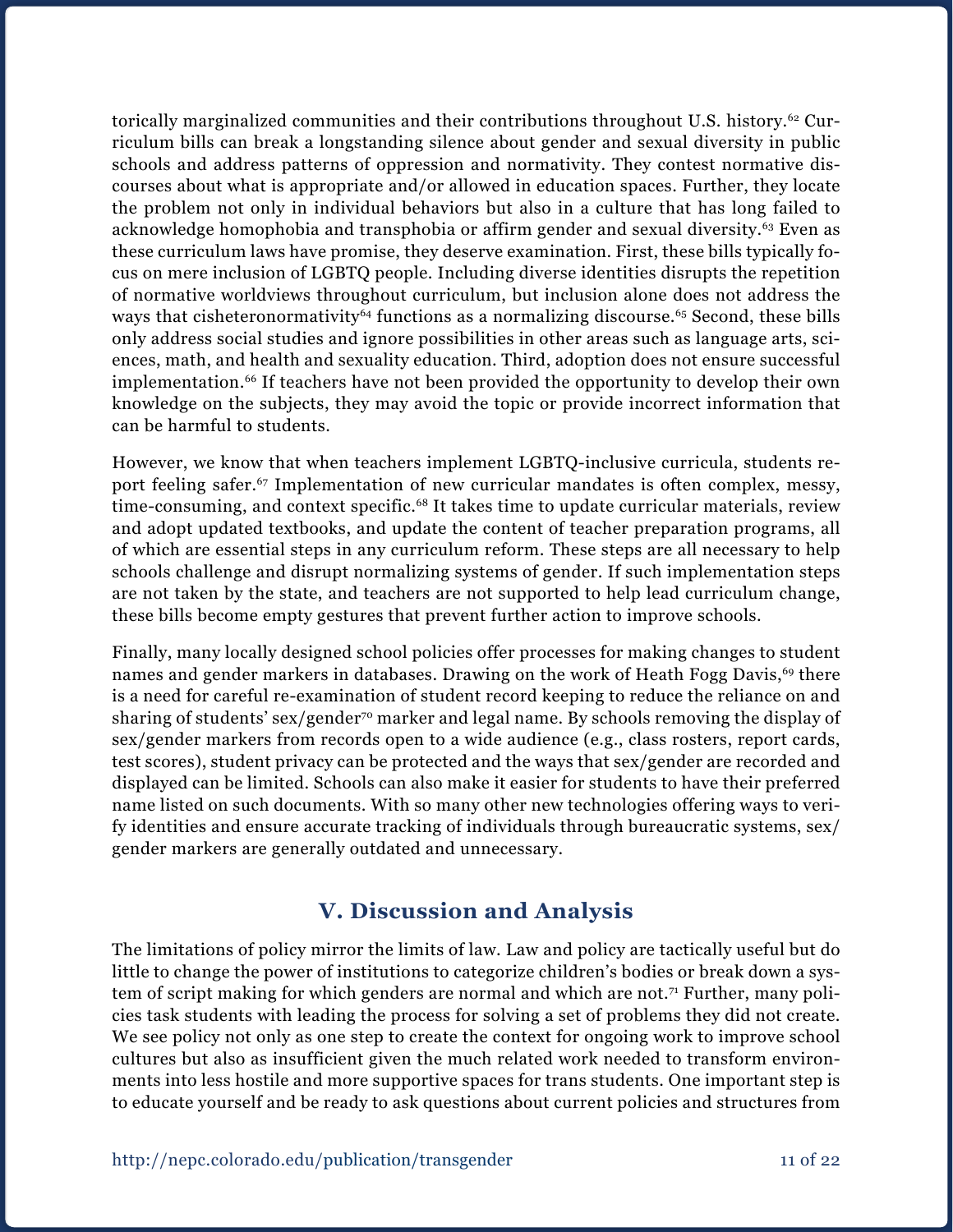a critical perspective.

Scholars of trans studies assert that for communities to successfully address challenges for trans youth in schools, centering the experiences and knowledge of the trans community (including trans youth) is essential.<sup>72</sup> These scholars argue that such conversations both empower trans youth and enable the communities as a whole to learn from the diverse identities, experiences, and knowledge of their trans members.73 In particular, Dean Spade's critical trans politics (CTP) approach<sup> $74$ </sup> offers a framework for understanding how law and policy have harmed trans people. Spade's framework encourages examining laws and policies for the purpose of identifying ways in which they may obscure social, cultural, economic, and structural issues and preserve restrictive gender norms. As a theory that attends to the intersections of gender, race, dis/ability, and economic justice, CTP encourages us to ask how laws and policies obscure larger social, cultural, economic, and structural issues and preserve restrictive gender norms. Oppressed groups are "encouraged to seek 'equality' under the law to win liberation"75 because "there is an idea [in the U.S.] that liberation should be sought through legal change." This focus on legal changes narrows the scope of demands for justice and does little to change the material conditions of oppression. Spade does not suggest ignoring law altogether but instead suggests that law and policy should be used as tactics to disrupt systems. Understanding power as too complex for any one law or policy to "fix" can aid in imagining transformative change. It is also useful to question what laws and policies say about themselves and their impacts. As well, it is informative to undertake a careful examination of the systems that organize our lives in ways that become naturalized while simultaneously marginalizing substantial portions of the population. Instead of changing the material conditions of people's lives regarding education, housing, healthcare—resources people need to have equitable "life chances"—law often "rearranges just enough to maintain the current arrangements."<sup>76</sup> Laws and policies regularly operate as "distractions"77 from addressing broader structural issues.

## *It is useful to rethink what is possible to make schools more hospitable environments for trans youth.*

School administrators, school boards, and policymakers can rethink how they frame and address the problem of gender-based oppression in schools. Law and policy typically depend on narrow definitions of categories like gender, which can risk oversimplifying how we understand its meaning. For example, Spade and other trans scholars and

activists78 point out that no singular definition of "transgender" exists. When institutions develop policy that relies on defining transgender, they risk codifying a narrow definition of "trans" and create new mechanisms that focus on regulating gender rather than the redistribution of material resources.

It is useful to rethink what is possible to make schools more hospitable environments for trans youth. Individualized, temporary solutions that have been built based on the known presence of a single transgender student also can be re-examined. These solutions ignore systemic inequities pervasive in schools and favor students whose families can leverage various forms of social and economic capital (e.g., race, wealth, culture) while advocating for their child. Constrictive and harmful ideas about gender, often intertwined with white supremacy, are common features of most school communities and have harmful impacts on all students. Schools can be created that do less to categorize and define students' bodies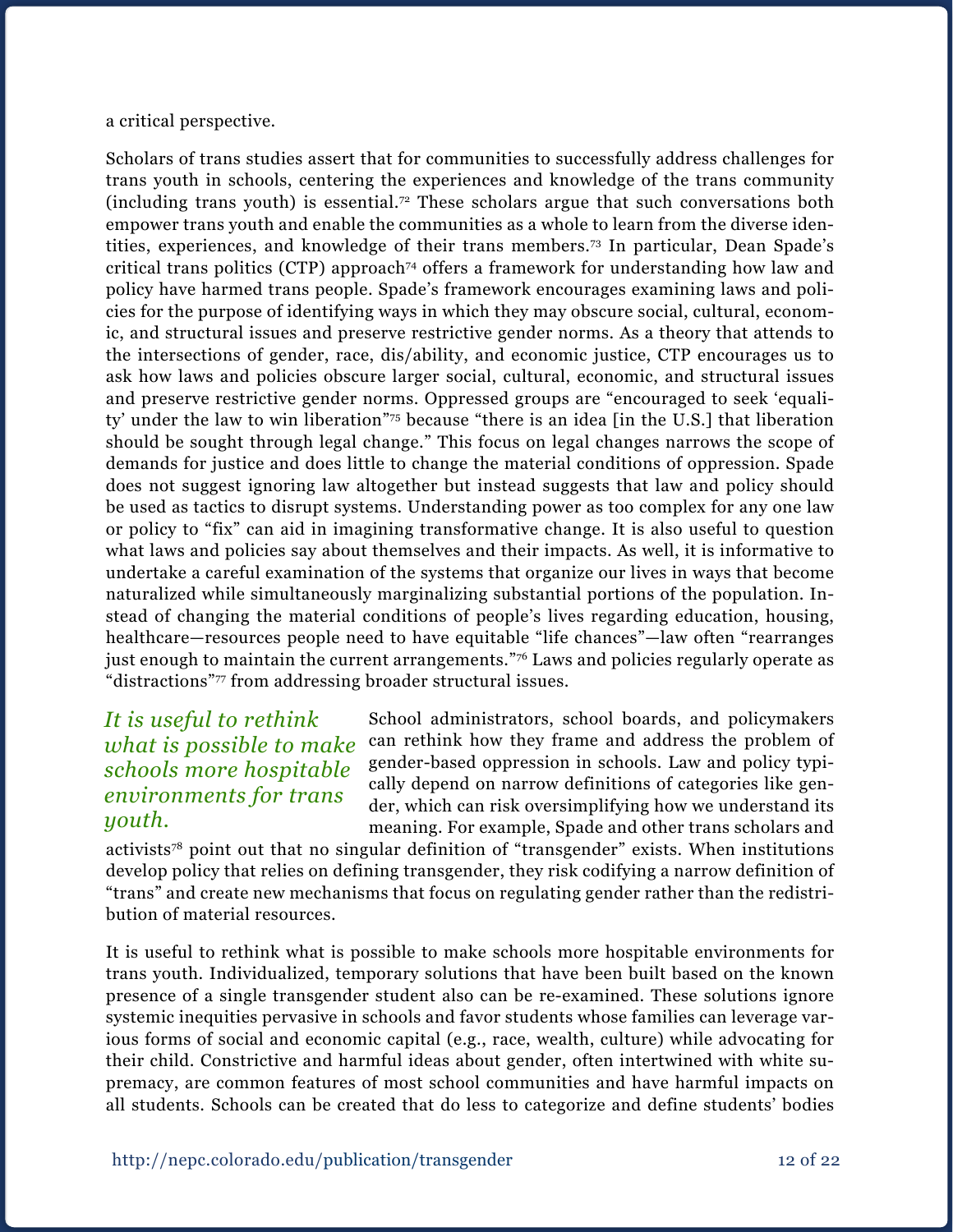and more to support students to learn and grow. There are tensions, however, between such law and policy reform and what CTP suggests. At the same time as they offer opportunities for learning and community building, schools are also bureaucracies that typify bodies and track student progress. As such, it is likely that institutions of schooling will resist some recommendations presented here. We present CTP as a guiding framework so that readers might engage a more critical relationship to policy. Legislation that prioritizes resource development and distribution is a way forward, but at the same time legislation is insufficient. Implementation and education also are essential components to any initiative to transform school cultures.

### **Reframing the Problem**

School policies and practices aimed at supporting marginalized students often seek to achieve these goals through the regulation and punishment of the behavior of individual "bullies," rather than by changing the institutional conditions producing normative systems of gender that allow sexist, homophobic, and transphobic behaviors to go unchecked.79 Policies and practices often only address the needs of individuals. For some trans students, this helps with name changes, bathroom access, or sports participation. Both approaches, however, ignore systems that reinforce dominant understandings of an idealized "normal" body as well as toxic gender and cultural norms. By not addressing the matrix of power that creates normal/abnormal, policy perpetuates the very harm it seeks to correct. We encourage stakeholders to consider the following questions: What could policies do to transform toxic school cultures? How can they support trans people and all others who suffer from harms caused by patriarchy, trans-misogyny, sexism, homophobia, transphobia, ableism, and racism by attending to those systems and their intersections explicitly? Can we use policy to ensure trans students get connected to essential community supports and resources? Even when policies are in place, there is often insufficient clarity or guidance to eliminate transphobia80 or to alter the climate to promote healthy and full participation by trans students, meaning that implementation challenges must be addressed.

### **Implementation**

Policy change is an important start, but it is not enough. Attention to implementation and education are essential to address homophobia, transphobia, and cisheteronormativity. Many stakeholders can lead changes, including administrators (i.e., superintendents, principals, equity directors, Title IX coordinators), teachers, and family members. One key district leader who can lead such efforts is the Title IX coordinator. However, even though districts are required by law to appoint a Title IX coordinator, recent research indicates that these administrators are hard to find and are often uninformed about Title IX guidance.<sup>81</sup> As such, they often fail to prioritize education and prevention efforts and focus exclusively on responding to formal complaints when filed. Equity directors are leaders appointed in many districts who are tasked with leading districtwide diversity, equity, and inclusion efforts and should be involved in leading and supporting such implementation initiatives. Principals and teachers remain essential to successful change efforts in school buildings. The clear and consistent support of principals is needed for the proactive facilitation of schools that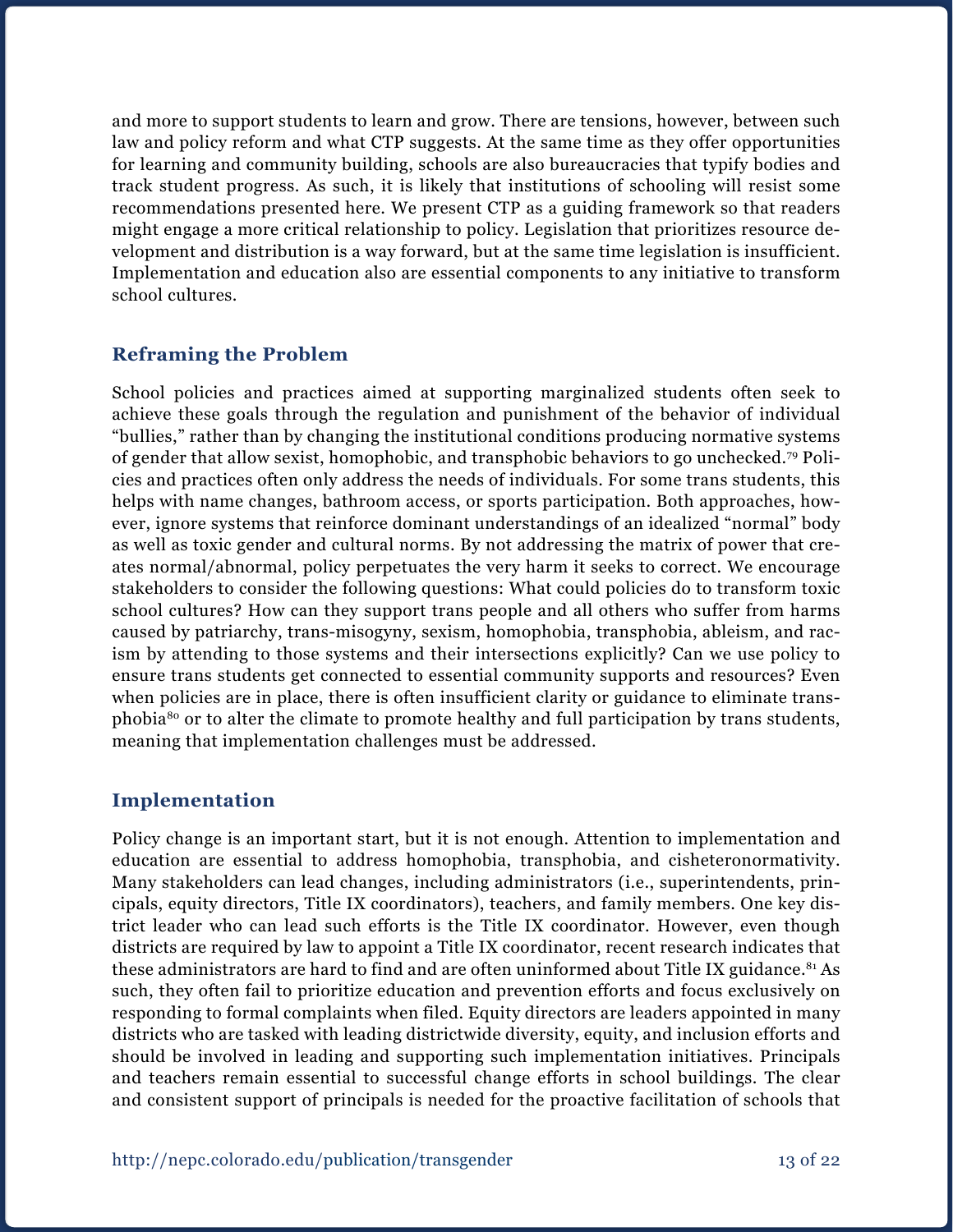are welcoming to trans students, as is their support of teachers in their efforts to notice and disrupt harmful systems of normativity. Leadership can move schools toward becoming sites of belonging, care, and success for transgender youth. Limited funding for education means principals and teachers are already stretched thin and priorities are often dictated by test-driven evaluation standards. Addressing these structural issues can make such changes possible and sustainable. Trans youth need familial support and affirming adults at school. Policy initiatives can include education and resources for families and all adults in their lives.

# **IV. Recommendations**

Listed below are concrete steps that federal, state, and local policymakers can take to improve conditions for transgender youth in school. However, we recognize that policy implementation is context-specific and requires on-the-ground decisions to be made based on local context. For this reason, we frame each set of recommendations in the context of larger questions. In the spirit of trans scholarship, we encourage readers to reflect on these questions and bring them back to their communities for conversation.

- 1. We recommend that *federal* policymakers ask themselves the following two questions when formulating policies related to transgender students in schools: How can the federal government reduce structural barriers and immediate harms facing trans students in school? How can we create policies that allow for gender self-determination? We suggest two key steps.
	- • Ensure Title IX coordinators lead education and prevention efforts that implement the 2021 guidance from the Office for Civil Rights.
	- • Pass the Student Non-Discrimination Act (SNDA) and Safe Schools Improvement Act (SSIA) and add text to the SNDA that includes protections for trans and gender nonconforming school district employees and to the SSIA that funds restorative justice programs.
- 2. We recommend that *state* policymakers ask themselves the following two questions when formulating policies related to transgender students in schools: How do laws reinforce inflexible structures surrounding gender and limit students' educational opportunities? How can we reduce these limits without creating new ones? We suggest two key steps.
	- • Rescind laws and policies that limit or exclude transgender and gender nonconforming students from sports participation, accessing appropriate facilities, and healthcare.
	- • Propose and pass bills that fund the development of interdisciplinary curricula developed by or in close consultation with trans community leaders that address gender and sexuality. These bills would include implementation plans that prioritize funded, ongoing professional development for teachers, administrators, and support staff, and they would contain accountability plans to ensure timely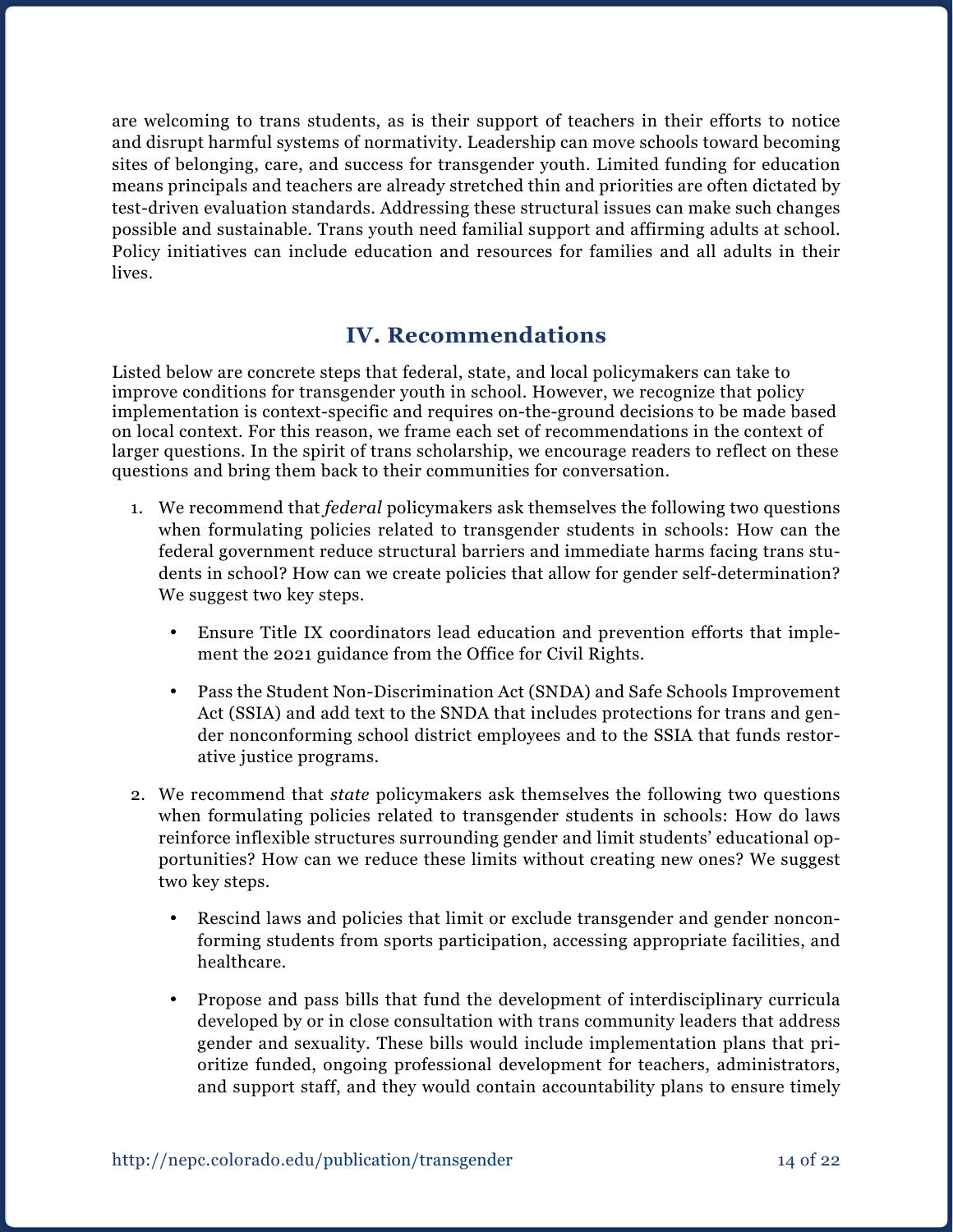implementation and quality learning experiences for all.

- 3. We recommend that *local* policymakers ask themselves the following question when formulating policies related to transgender students in schools: How can we build communities that respect transgender youth and connect them to supportive resources? We suggest three key steps.
	- Reduce systems of sex/gender record keeping. Remove the display of sex/gender markers from records that have a wide audience (e.g., class rosters, report cards, and test scores) and make it easier for students to have their preferred name listed on such documents. Prioritize student privacy in considering access to these records.
	- • Create district guidance and funding structures that educate and equip school administrators, educators, and families to develop trans-competent knowledge about gender with ongoing professional development, tools, and resources led by trans community leaders.
	- • Design and implement policies and systems that create support networks for trans students in schools such as the following:
		- o supporting gender and sexuality alliances;
		- o providing access to trans-competent and supportive adults;
		- o providing trans-competent health and safer sex education;
		- o fostering peer-to-peer support networks; and
		- $\circ$  facilitating connections with local queer/trans community groups and social services.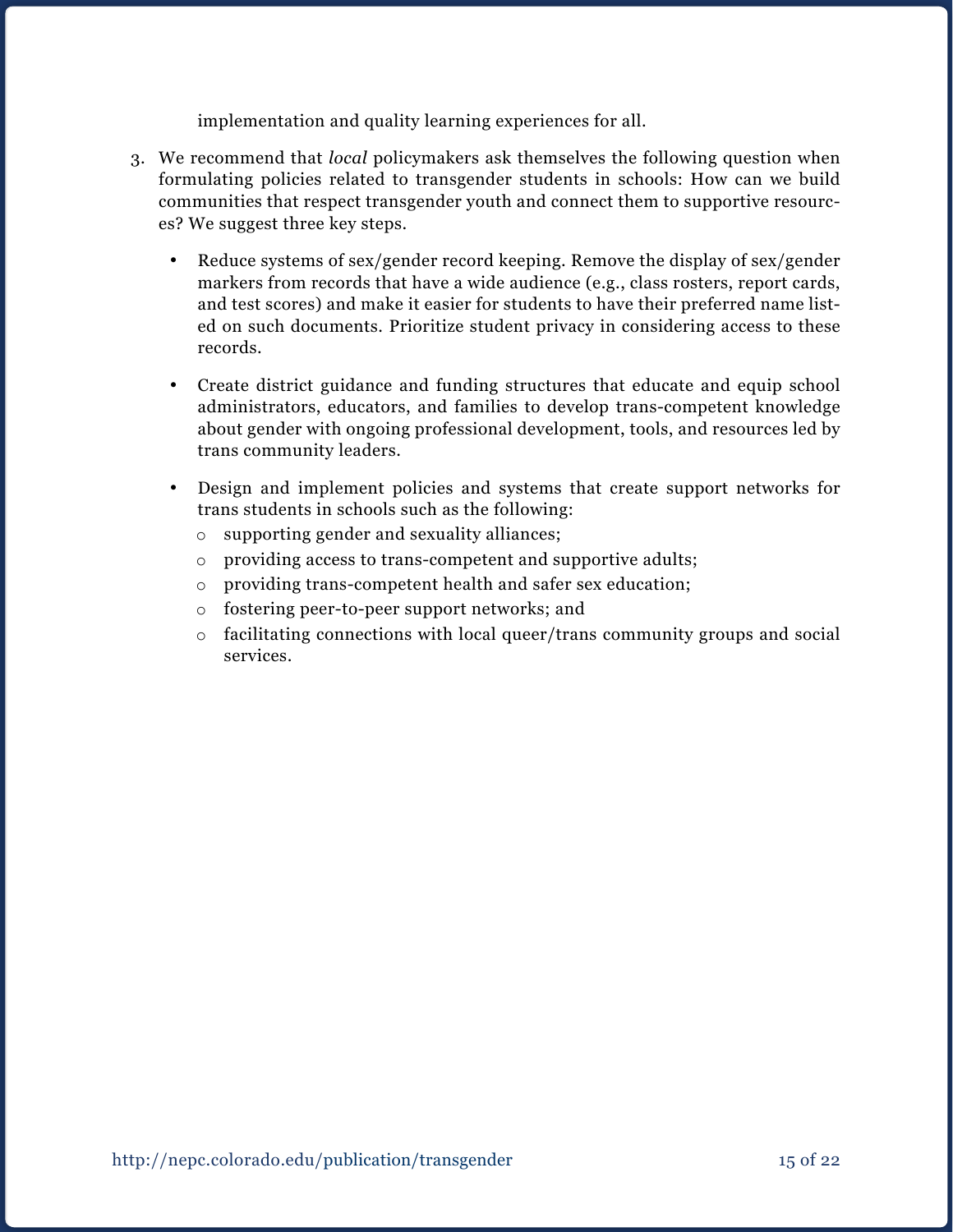## **Notes and References**

- 1 While these terms may be new and confusing to some readers, the important shared element is that gender can be defined and understood in many ways that aren't currently captured in official legal categories. The complexity of transness will be discussed later in this brief.
- 2 The prefix "cis" comes from Latin and means "on the same side as" where trans means "on the other side."
- 3 While nonbinary is generally understood as a category that falls under the larger umbrella of trans identities, some studies have broken out to understand how nonbinary people experience schools and other settings differently from individuals who identify as transgender.
- 4 Kosciw, J., Clark, C.M., Truong, N.L., & Zongrone, A.D. (2020). *The 2019 National School Climate Survey: The experiences of lesbian, gay, bisexual, transgender, and queer youth in our nation's schools.* New York, NY: GLSEN.
- 5 Spade, D. (2015). *Normal Life: Administrative violence, critical trans politics, and the limits of law.* Cambridge, MA: South End Press.
- 6 Kosciw, J., Clark, C.M., Truong, N.L., & Zongrone, A.D. (2020). *The 2019 National School Climate Survey: The experiences of lesbian, gay, bisexual, transgender, and queer youth in our nation's schools.* New York, NY: GLSEN, 28.
- 7 Kosciw, J., Clark, C.M., Truong, N.L., & Zongrone, A.D. (2020). *The 2019 National School Climate Survey: The experiences of lesbian, gay, bisexual, transgender, and queer youth in our nation's schools.* New York, NY: GLSEN*,* 96-98.
- 8 James, S.E., Herman, J.L., Rankin, S., Keisling, M., Mottet, L., & Anafi, M. (2016). *Executive summary of the Report of the 2015 U.S. Transgender Survey.* Washington, DC: National Center for Transgender Equality.
- 9 Toomey, R.B., Card, N.A., & Casper, D.M. (2014). Peers' perceptions of gender nonconformity: Associations with overt and relational peer victimization and aggression. *Journal of Early Adolescence, 34*(4), 463-485.
- 10 Toomey, R.B., Ryan, C., Diaz, R.M., Card, N.A., & Russell, S.T. (2010). Gender-nonconforming lesbian, gay, bisexual, and transgender youth: School victimization and young adult psychosocial adjustment. *Developmental Psychology, 46*(6), 1580-1589.
- 11 Trans-misogyny is a term coined by Julia Serano and describes how transphobia and misogyny interact to impact the lives of transgender women and trans-feminine people. She explains, "trans-misogyny is steeped in the assumption that femaleness and femininity are inferior to, and exist primarily for the benefit of, maleness and masculinity."

Serano, J. (n.d.). *Trans-misogyny primer*. Retrieved October 26, 2021, from [https://www.juliaserano.com/](https://www.juliaserano.com/av/TransmisogynyPrimer-Serano.pdf) [av/TransmisogynyPrimer-Serano.pdf](https://www.juliaserano.com/av/TransmisogynyPrimer-Serano.pdf)

Serano, J. (2007). *Whipping girl: A transsexual woman on sexism and the scapegoating of femininity*. Emeryville, CA: Seal Press.

12 Philips, R.R. (2017). The battle over bathrooms: Schools, courts, and transgender rights. *Theory in Action, 10*(4), 100-117. Retrieved March 2, 2022, from [https://dx.doi.org/10.3798/tia.1937-0237.1729](file:///Users/almilstein/Dropbox/MILK%20DEBACLE%2012.20.19/NEPC/DROPBOX%20STUFF%20USE%20THIS%20FOR%20EVERYTHING/PUBLICATIONS/PB/Meyer%2c%20Leonardi%2c%20%26%20Keenan%20trans/bathrooms:%20Schools,%20courts,%20and%20transgender%20rights.%20Theory%20in%20Action,%2010(4),%20100-117.%20Retrieved%20March%202,%202022,%20from%20https://dx.doi.org/10.3798/tia.1937-0237.1729)

Eckes, S.E. (2017). The restroom and locker room wars: Where to pee or not to pee. *Journal of LGBT Youth, 14*(3), 247-265. Retrieved March 2, 2022, from <https://dx.doi.org/10.1080/19361653.2017.1324345>

13 Murchison, G.R., Agenor, M., Reisner, S.L., & Watson, R.J. (2019). School restroom and locker room restrictions and sexual assault risk among transgender youth. *Pediatrics, 143*(6), e20182902.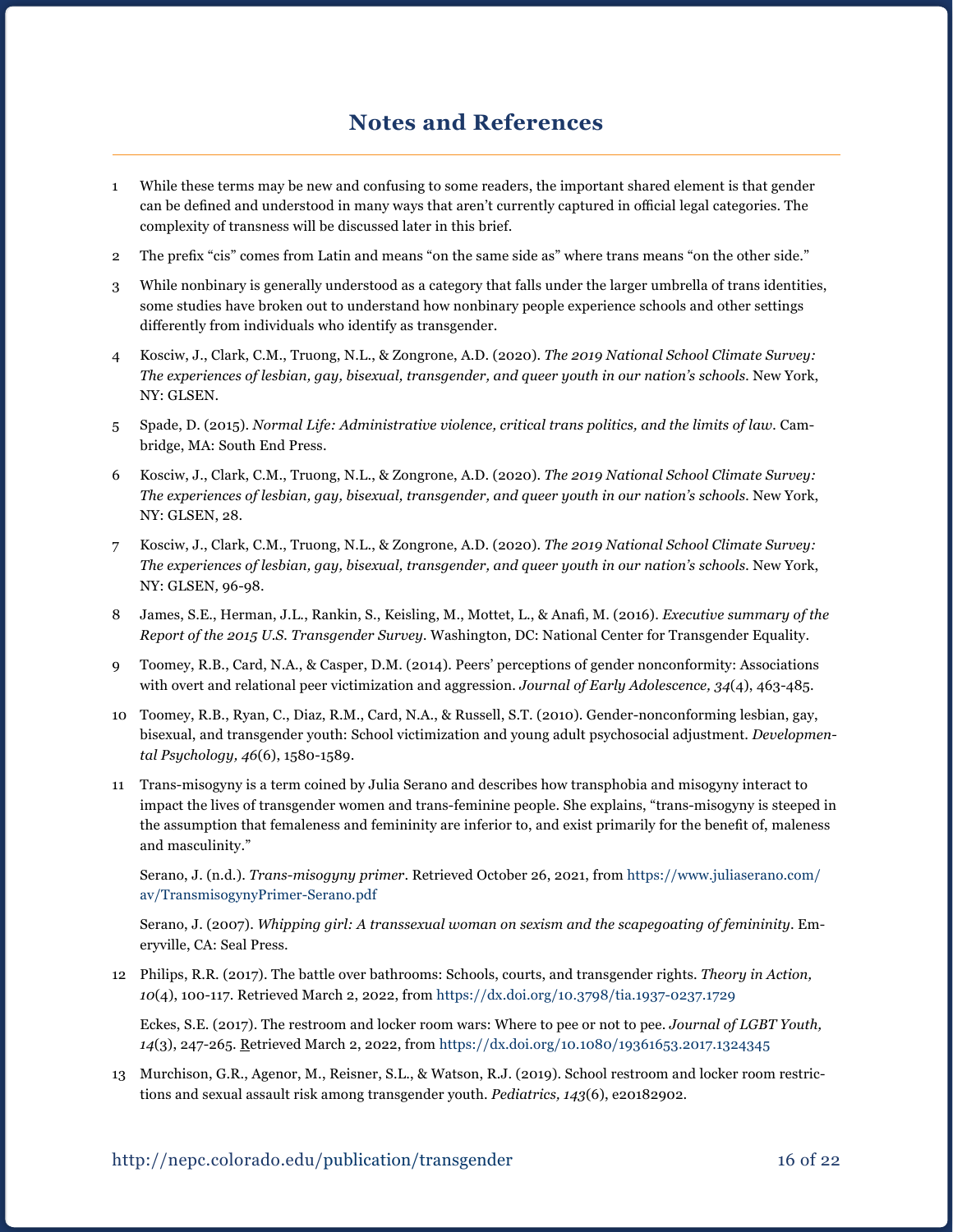- 14 Price-Feeney, M., Green, A.E., & Dorison, S.H. (2021). Impact of bathroom discrimination on mental health among transgender and nonbinary youth. *Journal of Adolescent Health, 68*(6), 1142-1147.
- 15 Wernick, L.J., Kulick, A., & Chin, M. (2017). Gender identity disparities in bathroom safety and wellbeing among high school students. *Journal of Youth and Adolescence, 46*(5), 917-930. Retrieved March 2, 2022, from <https://dx.doi.org/10.1007/s10964-017-0652-1>
- 16 Movement Advancement Project & GLSEN. (2017, April). *Separation and stigma: Transgender youth & school facilities* (p. 3). Retrieved September 17, 2021, from <http://lgbtmap.org/transgender-youth-school>
- 17 Weinhardt, L.S., Xie, H., Wesp, L.M., Murray, J.R., Apchemengich, I., Kioko, D., . . . Cook-Daniels, L. (2019). The role of family, friend, and significant other support in well-being among transgender and non-binary youth. *Journal of GLBT Family Studies, 15*(4), 311-325. Retrieved March 2, 2022, from [https://dx.doi.org/10.1](https://dx.doi.org/10.1080/1550428X.2018.1522606) [080/1550428X.2018.1522606](https://dx.doi.org/10.1080/1550428X.2018.1522606)
- 18 Singh, A.A., Meng, S.E., & Hansen, A.W. (2014). "I am my own gender": Resilience strategies of trans youth. *Journal of Counseling & Development, 92*(2), 208-218. Retrieved March 2, 2022, from [https://dx.doi.](https://dx.doi.org/10.1002/j.1556-6676.2014.00150.x) [org/10.1002/j.1556-6676.2014.00150.x](https://dx.doi.org/10.1002/j.1556-6676.2014.00150.x)
- 19 Leonardi, B., Farley, A.N., Harsin Drager, E., & Gonzalez, J. (2021). Unpacking the T: Understanding the diverse experiences trans students navigating schools. *Berkeley Review of Education, 10*(2). Retrieved March 2, 2022, from <http://dx.doi.org/10.5070/B810245267>
- 20 Greytak, E.A., Kosciw, J.G., & Diaz, E.M. (2009). *Harsh realities: The experiences of transgender youth in our nation's schools*. New York, NY: GLSEN.
- 21 Kosciw, J.G., Greytak, E.A., Giga, N.M., Villenas, C., & Danischewski, D.J. (2016). *The 2015 national school climate survey: The experiences of lesbian, gay, bisexual, transgender, and queer youth in our nation's schools.* New York, NY: GLSEN.
- 22 Murchison, G.R., Agenor, M., Reisner, S.L., & Watson, R.J. (2019). School restroom and locker room restrictions and sexual assault risk among transgender youth. *Pediatrics, 143*(6), e20182902.
- 23 Labuski, C. & Keo-Meier, C. (2015). The (mis)measure of trans. *TSQ: Transgender Studies Quarterly*, *2*(1), 13-33. Retrieved March 2, 2022, from <https://dx.doi.org/10.1215/23289252-2848868>
- 24 Meyer, E.J. & Regan, P.V. (2021, March 9). *Centering voices and experiences of transgender youth: A review of the literature.* Spencer Foundation Transgender Learning Community Meeting, online.
- 25 Wyss, S.E. (2004). 'This was my hell': the violence experienced by gender non  $\Box$  conforming youth in US high schools. *International Journal of Qualitative Studies in Education, 17*(5), 709-730. Retrieved March 2, 2022, from <https://dx.doi.org/10.1080/0951839042000253676>

Garofalo, R., Deleon, J., Osmer, E., Doll, M., & Harper, G.W. (2006). Overlooked, misunderstood and at-risk: Exploring the lives and HIV risk of ethnic minority male-to-female transgender youth. *Journal of Adolescent Health, 38*(3), 230-236. Retrieved March 2, 2022, from <https://dx.doi.org/10.1016/j.jadohealth.2005.03.023>

Grossman, A.H., & D'Augelli, A.R. (2006). Transgender youth: invisible and vulnerable. *Journal of Homosexuality, 51*(1), 111-128. Retrieved March 2, 2022, from [https://dx.doi.org/10.1300/J082v51n01\\_06](https://dx.doi.org/10.1300/J082v51n01_06)

Goldblum, P., Testa, R.J., Pflum, S., Hendricks, M.L., Bradford, J., & Bongar, B. (2012). The relationship between gender-based victimization and suicide attempts in transgender people. *Professional Psychology: Research and Practice, 43*(5), 468-475. Retrieved March 2, 2022, from <https://dx.doi.org/10.1037/a0029605>

Newcomb, M.E., Hill, R., Buehler, K., Ryan, D.T., Whitton, S.W., & Mustanski, B. (2020). High burden of mental health problems, substance use, violence, and related psychosocial factors in transgender, non-binary, and gender diverse youth and young adults. *Archives of Sexual Behavior, 49*(2), 645-659. Retrieved March 2,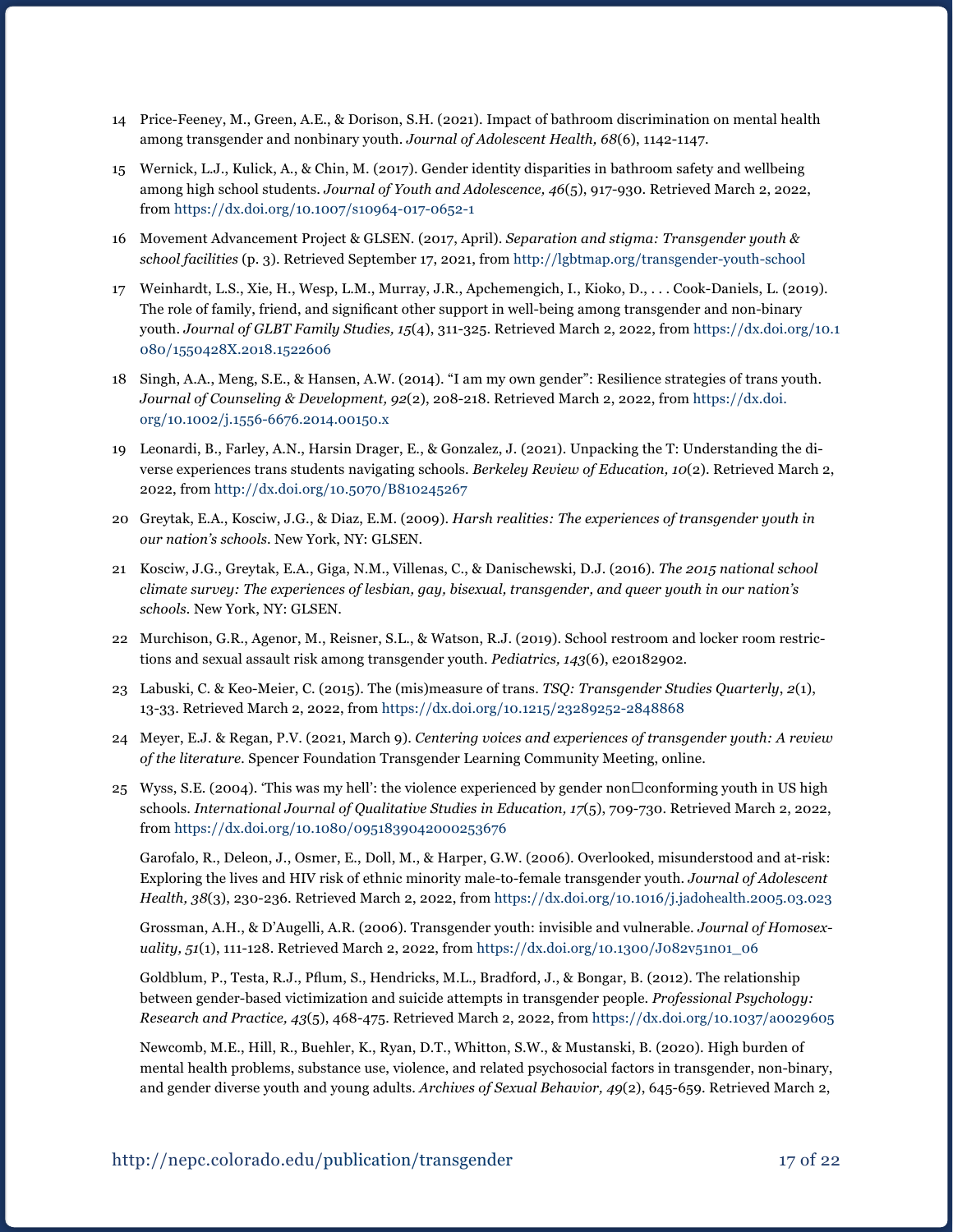2022, from <https://dx.doi.org/10.1007/s10508-019-01533-9>

- 26 Reck, J. (2009). Homeless gay and transgender youth of color in San Francisco: "No one likes street kids"— Even in the Castro. *Journal of LGBT Youth, 6*(2-3), 223-242. Retrieved March 2, 2022, from [https://dx.doi.](https://dx.doi.org/10.1080/19361650903013519) [org/10.1080/19361650903013519](https://dx.doi.org/10.1080/19361650903013519)
- 27 Garofalo, R., Deleon, J., Osmer, E., Doll, M., & Harper, G. W. (2006). Overlooked, misunderstood and at-risk: Exploring the lives and HIV risk of ethnic minority male-to-female transgender youth. *Journal of Adolescent Health, 38*(3), 230-236. Retrieved March 2, 2022, from <https://dx.doi.org/10.1016/j.jadohealth.2005.03.023>
- 28 Hatchel, T., Valido, A., De Pedro, K.T., Huang, Y., & Espelage, D.L. (2019). Minority stress among transgender adolescents: The role of peer victimization, school belonging, and ethnicity. *Journal of Child and Family Studies, 28*(9), 2467-2476. Retrieved March 2, 2022, from <https://doi.org/10.1007/s10826-018-1168-3>
- 29 Kuper, L.E., Wright, L., & Mustanski, B. (2014). Stud identity among female-born youth of color: Joint conceptualizations of gender variance and same-sex sexuality. *Journal of Homosexuality, 61*(5), 714-731. Retrieved March 2, 2022, from <https://dx.doi.org/10.1080/00918369.2014.870443>
- 30 Singh, A.A. (2013). Transgender youth of color and resilience: Negotiating oppression and finding support. *Sex Roles: A Journal of Research, 68*(11-12), 690-702. Retrieved March 2, 2022, from [https://doi.org/10.1007/](https://doi.org/10.1007/s11199-012-0149-z) [s11199-012-0149-z](https://doi.org/10.1007/s11199-012-0149-z)
- 31 Hatchel, T., Valido, A., De Pedro, K.T., Huang, Y., & Espelage, D.L. (2019). Minority stress among transgender adolescents: The role of peer victimization, school belonging, and ethnicity. *Journal of Child and Family Studies, 28*(9), 2467-2476. Retrieved March 2, 2022, from <https://doi.org/10.1007/s10826-018-1168-3>
- 32 Chan, C.D. (2018). Families as transformative allies to trans youth of color: Positioning intersectionality as analysis to demarginalize political systems of oppression. *Journal of GLBT Family Studies, 14*(1-2), 43-60. Retrieved March 2, 2022, from <https://dx.doi.org/10.1080/1550428X.2017.1421336>
- 33 Singh, A.A. & McKleroy, V.S. (2011). "Just getting out of bed is a revolutionary act": The resilience of transgender people of color who have survived traumatic life events. *Traumatology, 17*(2), 34-44. Retrieved March 2, 2022, from <https://dx.doi.org/10.1177/1534765610369261>

Travers, A., Marchbank, J., Boulay, N., Jordan, S., & Reed, K. (2020). Talking back: Trans youth and resilience in action. *Journal of LGBT Youth*, *19*(1), 1-30. Retrieved March 2, 2022, from [https://dx.doi.org/10.1080/193](https://dx.doi.org/10.1080/19361653.2020.1758275) [61653.2020.1758275](https://dx.doi.org/10.1080/19361653.2020.1758275)

- 34 Singh, A.A. & McKleroy, V.S. (2011). "Just getting out of bed is a revolutionary act": The resilience of transgender people of color who have survived traumatic life events (p. 34). *Traumatology, 17*(2), 34-44. Retrieved March 2, 2022, from<https://dx.doi.org/10.1177/1534765610369261>
- 35 Miller, S.J. (2018). Reframing schooling to liberate gender identity. *Multicultural Perspectives, 20*(2), 70-80. Retrieved March 2, 2022, from <https://dx.doi.org/10.1080/15210960.2018.1447067>

de Jong, D. (2015). "He wears pink leggings almost every day, and a pink sweatshirt…." How school social workers understand and respond to gender variance. *Child and Adolescent Social Work Journal, 32*(3), 247- 255. Retrieved March 2, 2022, from <https://dx.doi.org/10.1007/s10560-014-0355-3>

Marx, R.A., Roberts, L.M., & Nixon, C.T. (2017). When care and concern are not enough: School personnel's development as allies for trans and gender non-conforming students. *Social Sciences, 6*(1), 11. Retrieved March 2, 2022, from <https://dx.doi.org/10.3390/socsci6010011>

Leonardi, B., & Staley, S. (2018). What's involved in 'the work'? Understanding administrators' roles in bringing trans-affirming policies into practice. *Gender and Education, 30*(6), 754-773. Retrieved March 2, 2022, from <https://dx.doi.org/10.1080/09540253.2018.1455967>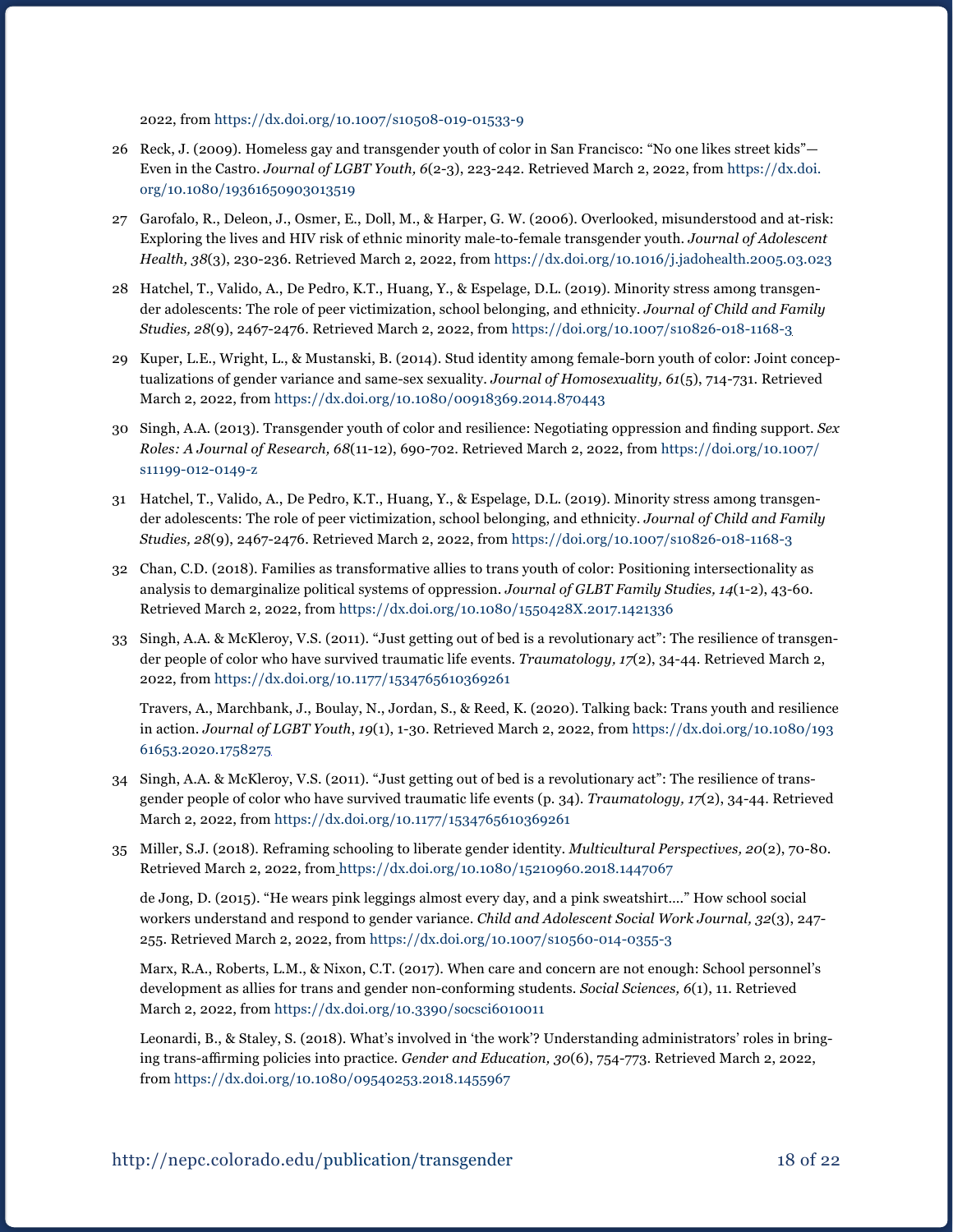Meyer, E.J. & Leonardi, B. (2018). Teachers' professional learning to affirm transgender, non-binary, and gender-creative youth: Experiences and recommendations from the field. *Sex Education, 18*(4), 449-463. Retrieved March 2, 2022, from<https://dx.doi.org/10.1080/14681811.2017.1411254>

Rands, K.E. (2009). Considering transgender people in education: A gender-complex approach. *Journal of Teacher Education, 60*(4), 419-431. Retrieved March 2, 2022, from [https://dx.doi.](https://dx.doi.org/10.1177%2F0022487109341475) [org/10.1177%2F0022487109341475](https://dx.doi.org/10.1177%2F0022487109341475)

- 36 Lhamon, C. & Gupta, V. (2016*). Dear Colleague letter on transgender students*. Washington, DC: U.S. Department of Education, Office for Civil Rights. Retrieved July 20, 2016, from [http://www2.ed.gov/about/offices/](http://www2.ed.gov/about/offices/list/ocr/letters/colleague-201605-title-ix-transgender.pdf) [list/ocr/letters/colleague-201605-title-ix-transgender.pdf](http://www2.ed.gov/about/offices/list/ocr/letters/colleague-201605-title-ix-transgender.pdf)
- 37 Lhamon, C.E. (2015). *Dear Colleague letter on Title IX coordinators*. Washington, DC: U.S. Department of Education, Office for Civil Rights. Retrieved July 20, 2016, from [https://www2.ed.gov/about/offices/list/ocr/](https://www2.ed.gov/about/offices/list/ocr/letters/colleague-201504-title-ix-coordinators.pdf) [letters/colleague-201504-title-ix-coordinators.pdf](https://www2.ed.gov/about/offices/list/ocr/letters/colleague-201504-title-ix-coordinators.pdf)
- 38 Lhamon, C.E. & Gupta, V. (2016). *Dear Colleague letter on transgender students* (p. 3). Washington, DC: U.S. Department of Education, Office for Civil Rights. Retrieved July 20, 2016, from [https://www2.ed.gov/about/](https://www2.ed.gov/about/offices/list/ocr/letters/colleague-201605-title-ix-transgender.pdf) [offices/list/ocr/letters/colleague-201605-title-ix-transgender.pdf](https://www2.ed.gov/about/offices/list/ocr/letters/colleague-201605-title-ix-transgender.pdf)
- 39 Philips, R.R. (2017). The battle over bathrooms: schools, courts, and transgender rights. *Theory in Action, 10*(4), 100-117. Retrieved March 2, 2022, from <https://dx.doi.org/10.3798/tia.1937-0237.1729>
- 40 Battle, S. & Wheeler, T.E. (2017, February 22). *Dear Colleague letter: Withdrawing statements of policy and guidance*. Washington, DC: U.S. Department of Education, Office for Civil Rights. Retrieved September 17, 2021, from <https://www2.ed.gov/about/offices/list/ocr/letters/colleague-201702-title-ix.pdf>
- 41 Lewis, M.M., Garces, L.M., & Frankenberg, E. (2018). A comprehensive and practical approach to policy guidance: The Office for Civil Rights' role in education during the Obama administration. *Educational Researcher*, *48*(1), 51-60. Retrieved March 2, 2022, from <https://dx.doi.org/10.3102/0013189X18801549>
- 42 Rogers, K. (2021, June 16). Title IX protections extend to transgender students, Education Dept. says. *The New York Times*. Retrieved June 16, 2021, from [https://www.nytimes.com/2021/06/16/us/politics/ti](https://www.nytimes.com/2021/06/16/us/politics/title-ix-transgender-students.html)[tle-ix-transgender-students.html](https://www.nytimes.com/2021/06/16/us/politics/title-ix-transgender-students.html)
- 43 U.S. Department of Education. (2021). *Resources for LGBTQI+ students*. Retrieved December 8, 2021, from <https://www2.ed.gov/about/offices/list/ocr/lgbt.html>
- 44 Biden, J. (2021, January 20). *Executive order on preventing and combating discrimination on the basis of gender identity or sexual orientation.* Retrieved July 15, 2021, from [https://www.whitehouse.gov/](https://www.whitehouse.gov/briefing-room/presidential-actions/2021/01/20/executive-order-preventing-and-combating-discrimination-on-basis-of-gender-identity-or-sexual-orientation/) [briefing-room/presidential-actions/2021/01/20/executive-order-preventing-and-combating-discrimina](https://www.whitehouse.gov/briefing-room/presidential-actions/2021/01/20/executive-order-preventing-and-combating-discrimination-on-basis-of-gender-identity-or-sexual-orientation/)[tion-on-basis-of-gender-identity-or-sexual-orientation/](https://www.whitehouse.gov/briefing-room/presidential-actions/2021/01/20/executive-order-preventing-and-combating-discrimination-on-basis-of-gender-identity-or-sexual-orientation/)
- 45 Freedom for All Americans. (2022). *Legislative tracker: Youth sports bans*. Retrieved January 24, 2022, from <https://freedomforallamericans.org/legislative-tracker/student-athletics/>
- 46 GLSEN. (2021). Policy maps. Retrieved September 17, 2021, from<https://www.glsen.org/policy-maps>
- 47 Transgender Law and Policy Institute. (2009). *Guidelines for creating policies for transgender children in recreational sports.* Retrieved September 17, 2021, from<https://www.transathlete.com/k-12>
- 48 GLSEN. (2022). *Gender affirming and inclusive athletics participation.* Retrieved January 24, 2022, from <https://www.glsen.org/activity/gender-affirming-inclusive-athletics-participation>
- 49 GLSEN. (2021). Policy maps. Retrieved September 17, 2021, from<https://www.glsen.org/policy-maps>
- 50 Kosciw, J.G., Clark, C.M., Truong, N.L., & Zongrone, A.D. (2020). *The 2019 National School Climate Survey: The experiences of lesbian, gay, bisexual, transgender, and queer youth in our nation's schools.* New York, NY: GLSEN.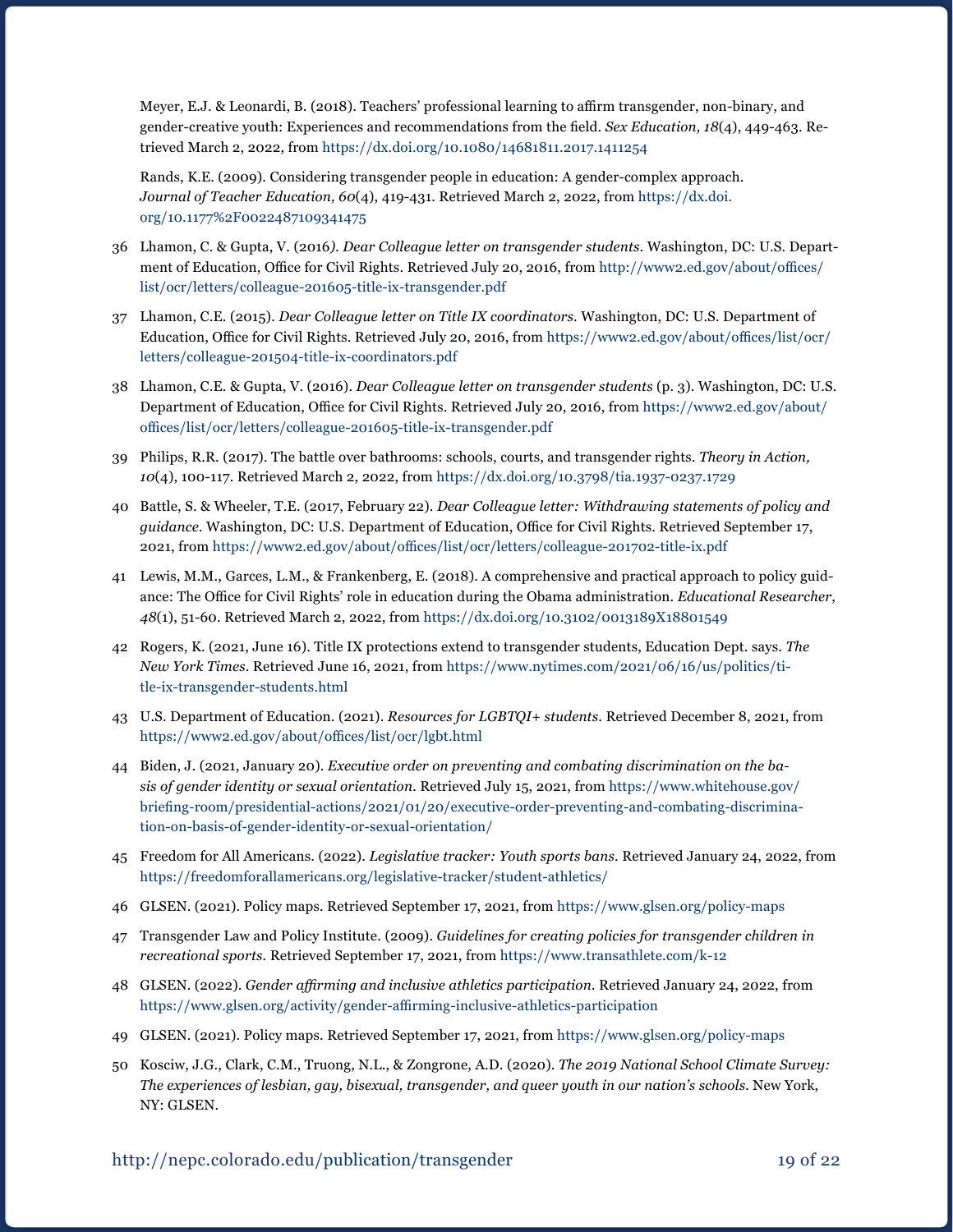- 51 Losen, D.J. (2011). *Discipline policies, successful schools, and racial justice*. Boulder, CO: National Education Policy Center. Retrieved March 2, 2022, from <http://nepc.colorado.edu/publication/discipline-policies>
- 52 Palmer, N.A. & Greytak, E. (2017). LGBTQ Student victimization and its relationship to school discipline and justice system involvement. *Criminal Justice Review*, *42*(2), 163-187. Retrieved March 2, 2022, from [https://](https://doi.org/10.1177/0734016817704698) [doi.org/10.1177/0734016817704698](https://doi.org/10.1177/0734016817704698)
- 53 Farley, A.N. & Leonardi, B. (2021). Beyond bathroom bills and the gender identity debate: Complicating the policy conversation about supporting trans students in schools (p. 280). *Educational Policy, 35*(2), 274-303. Retrieved March 2, 2022, from <https://dx.doi.org/10.1177/0895904820986770>
- 54 Model language from various state laws and local school policies is available on the Gender Spectrum website: [https://genderspectrum.org/articles/excerpts-bathroom-policies.](https://genderspectrum.org/articles/excerpts-bathroom-policies) Washington state law also: [https://www.](https://www.wassw.org/uploads/6/2/1/2/6212131/ospi_info_sheet_genderidentity.pdf) [wassw.org/uploads/6/2/1/2/6212131/ospi\\_info\\_sheet\\_genderidentity.pdf](https://www.wassw.org/uploads/6/2/1/2/6212131/ospi_info_sheet_genderidentity.pdf)
- 55 Single-user restrooms, AB-1732 (2015-2016, State of California). Retrieved January 24, 2022, from [https://](https://leginfo.legislature.ca.gov/faces/billNavClient.xhtml?bill_id=201520160AB1732) [leginfo.legislature.ca.gov/faces/billNavClient.xhtml?bill\\_id=201520160AB1732](https://leginfo.legislature.ca.gov/faces/billNavClient.xhtml?bill_id=201520160AB1732)

City of Boulder, Colorado. (2022, February 2). Chapter 10 plumbing code. 10-10-2 Adoption of the international plumbing code with modifications (g). Retrieved February 2, 2022, from [https://library.municode.com/](https://library.municode.com/co/boulder/codes/municipal_code?nodeId=TIT10ST_CH10PLCO_10-10-2ADINPLCOMO) [co/boulder/codes/municipal\\_code?nodeId=TIT10ST\\_CH10PLCO\\_10-10-2ADINPLCOMO](https://library.municode.com/co/boulder/codes/municipal_code?nodeId=TIT10ST_CH10PLCO_10-10-2ADINPLCOMO) "Exception: Toilet facilities with only one water closet shall not be identified for exclusive use by any gender and shall be deemed to meet the requirements of this section. Signage shall be provided in accordance with the requirements of the City of Boulder Building Code."

- 56 Gender Spectrum. (2022). *Excerpts on school bathroom policies.* Retrieved January 24, 2022, from [https://](https://genderspectrum.org/articles/excerpts-bathroom-policies) [genderspectrum.org/articles/excerpts-bathroom-policies](https://genderspectrum.org/articles/excerpts-bathroom-policies)
- 57 Keenan, H., Nicolazzo, Z., & Kumashiro, K. (2021, April 3). *17,300+ educators and scholars to President Biden: Support trans youth.* Retrieved October 22, 2021, from [https://www.kevinkumashiro.com/support](https://www.kevinkumashiro.com/supporttransyouth)[transyouth](https://www.kevinkumashiro.com/supporttransyouth)
- 58 GLSEN, & National Center for Transgender Equality. (2016, February). *Model district policy on transgender and gender nonconforming students.* Retrieved February 8, 2017, from [https://www.glsen.org/sites/default/](https://www.glsen.org/sites/default/files/GLSEN%20Trans%20Model%20Policy%202016_0.pdf) [files/GLSEN%20Trans%20Model%20Policy%202016\\_0.pdf](https://www.glsen.org/sites/default/files/GLSEN%20Trans%20Model%20Policy%202016_0.pdf)

California Safe Schools Coalition. (2016, October 20). *Model school district policy regarding transgender and gender nonconforming students*. Retrieved September 17, 2021, from [http://www.casafeschools.org/resource](http://www.casafeschools.org/resourceguide/model-school-district-policy-transgender-gender-nonconforming-students/)[guide/model-school-district-policy-transgender-gender-nonconforming-students/](http://www.casafeschools.org/resourceguide/model-school-district-policy-transgender-gender-nonconforming-students/)

- 59 Meyer, E.J., & Keenan, H. (2018). Can policies help schools affirm gender diversity? A policy archaeology of transgender-inclusive policies in California schools. *Gender and Education, 30*(6), 736-753. Retrieved March 2, 2022, from <https://dx.doi.org/10.1080/09540253.2018.1483490>
- 60 The states are Oregon, California, Colorado, Illinois, New Jersey, and Nevada.
- 61 GLSEN. (2021). Policy maps. Retrieved September 17, 2021, from<https://www.glsen.org/policy-maps>
- 62 Along with LGBTQ people, these bills also name, for example, Native Americans, African Americans, Mexican Americans, Asian Americans, Pacific Islanders, European Americans, and people with disabilities.
- 63 Leonardi, B. (2017). Navigating the relationship between policy and practice: Competing discourses of fear and care in teachers' sense-making about the FAIR Education Act. *Journal of Education Policy, 32*(5), 694-716. Retrieved March 2, 2022, from <https://dx.doi.org/10.1080/02680939.2017.1320730>
- 64 The term cisheteronormativity describes the cultural systems that communicate that cisgender and heterosexual identities and relationships are the only valued and acceptable genders and sexualities.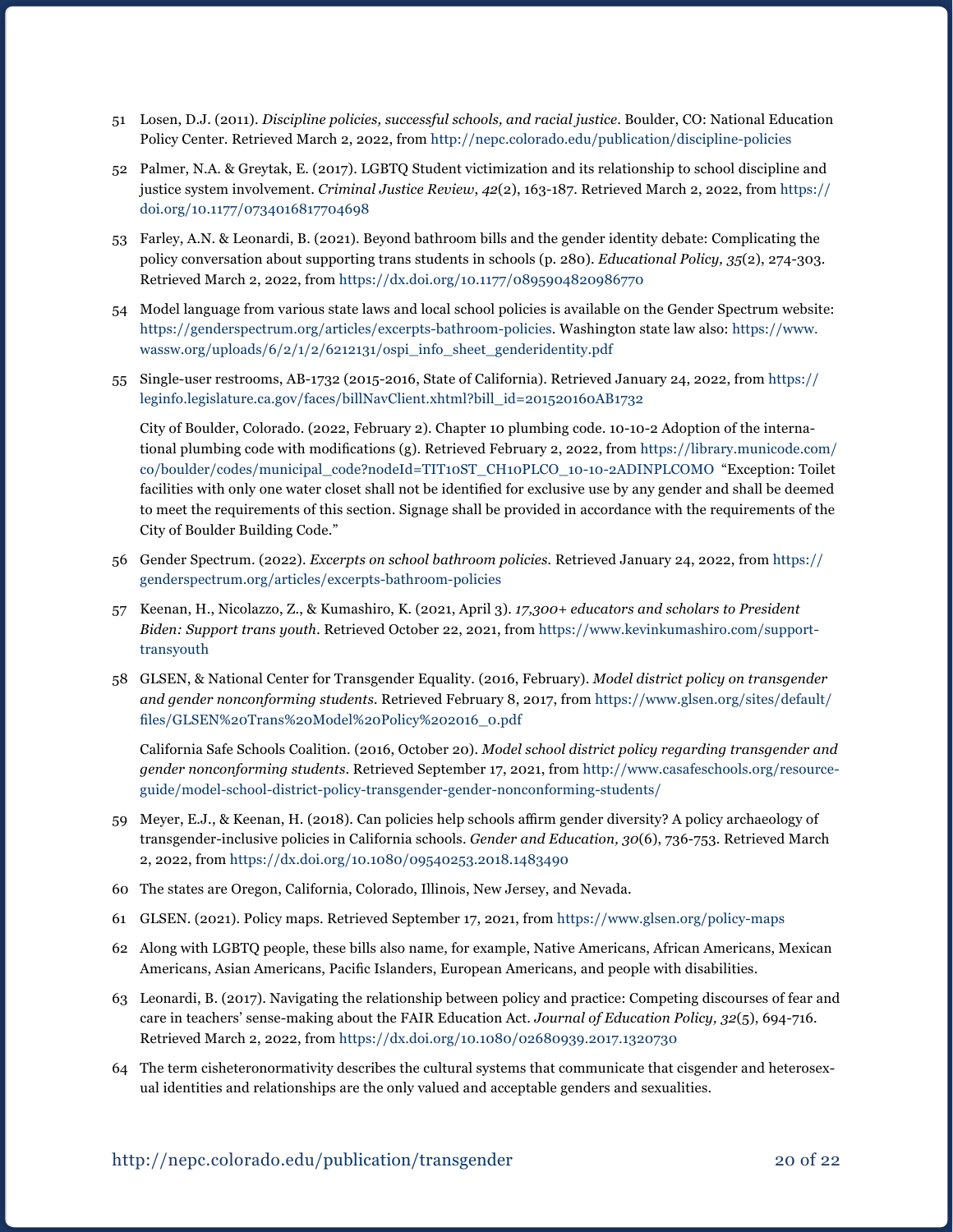- 65 Leonardi, B. (2017). Navigating the relationship between policy and practice: Competing discourses of fear and care in teachers' sense-making about the FAIR Education Act, *Journal of Education Policy*, *32*(5), 694-716. Retrieved March 2, 2022, from <https://dx.doi.org/10.1080/02680939.2017.1320730>
- 66 Leonardi, B. (2017). Navigating the relationship between policy and practice: Competing discourses of fear and care in teachers' sense-making about the FAIR Education Act, *Journal of Education Policy*, *32*(5), 694-716. Retrieved March 2, 2022, from <https://dx.doi.org/10.1080/02680939.2017.1320730>
- 67 Kosciw, J.G., Clark, C.M., Truong, N.L., & Zongrone, A.D. (2020). *The 2019 National School Climate Survey: The experiences of lesbian, gay, bisexual, transgender, and queer youth in our nation's schools.* New York, NY: GLSEN.
- 68 Lather, P. (2008). New wave utilization research: (Re)imagining the research/policy nexus. *Educational Researcher, 37*(6), 361-364.
- 69 Davis, H.F. (2017). *Beyond trans: Does gender matter?* New York, NY: New York University Press.
- 70 We use "sex/gender" here to acknowledge that databases use these terms interchangeably to refer to a person's legally documented sex classification, although we use the term "gender' in this brief to refer to a person's self-determined gender.
- 71 Keenan, H.B. (2017). Unscripting curriculum: Toward a critical trans pedagogy. *Harvard Educational Review, 87*(4), 538-556.
- 72 Spade, D. (2015). *Normal life: Administrative violence, critical trans politics, and the limits of law*. Durham, NC: Duke University Press.

Namaste, V.K. (2000). *Invisible lives: The erasure of transsexual and transgendered people*. Chicago, IL: University of Chicago Press.

Stryker, S. (2013). (De)subjugated knowledges: An introduction to transgender studies. In S. Stryker & S. Whittle (Eds.), *The transgender studies reader* (pp. 17-34). New York, NY, and London, UK: Routledge.

Nicolazzo, Z. (2021). Imagining a trans\* epistemology: What liberation thinks like in postsecondary education. *Urban Education*, *56*(3), 511-536. Retrieved March 2, 2022, from [https://dx.doi.](https://dx.doi.org/10.1177/0042085917697203) [org/10.1177/0042085917697203](https://dx.doi.org/10.1177/0042085917697203)

Keenan, H.B. (2017). Unscripting curriculum: Toward a critical trans pedagogy. *Harvard Educational Review*, *87*(4), 538-556.

- 73 Harrison-Quintana, J., Grant, J.M., & Rivera, I.G. (2015). Boxes of our own creation: A trans data collection wo/manifesto. *TSQ: Transgender Studies Quarterly*, 2(1), 166-174.
- 74 Spade, D. (2015). *Normal life: Administrative violence, critical trans politics, and the limits of law.* Durham, NC: Duke University Press.
- 75 Spade, D. (2011). Laws as tactics (pp. 48-49). *Columbia Journal of Gender and Law*, *21*(2), 40-71.
- 76 Spade, D. (2011). Laws as tactics (p. 57). *Columbia Journal of Gender and Law*, *21*(2), 40-71.
- 77 Farley, A.N. & Leonardi, B. (2021). Beyond bathroom bills and the gender identity debate: Complicating the policy conversation about supporting trans students in schools. *Educational Policy, 35*(2), 274-303. Retrieved March 2, 2022, from<https://dx.doi.org/10.1177/0895904820986770>
- 78 Serano, J. (2007). *Whipping girl: A transsexual woman on sexism and the scapegoating of femininity.* Emeryville, CA: Seal Press.

Ellison, T., Green, K.M., Richardson, M, & Snorton, C.R. (2017). We got issues: Toward a black trans\*/studies. *TSQ: Transgender Studies Quarterly, 4*(2), 162-169.